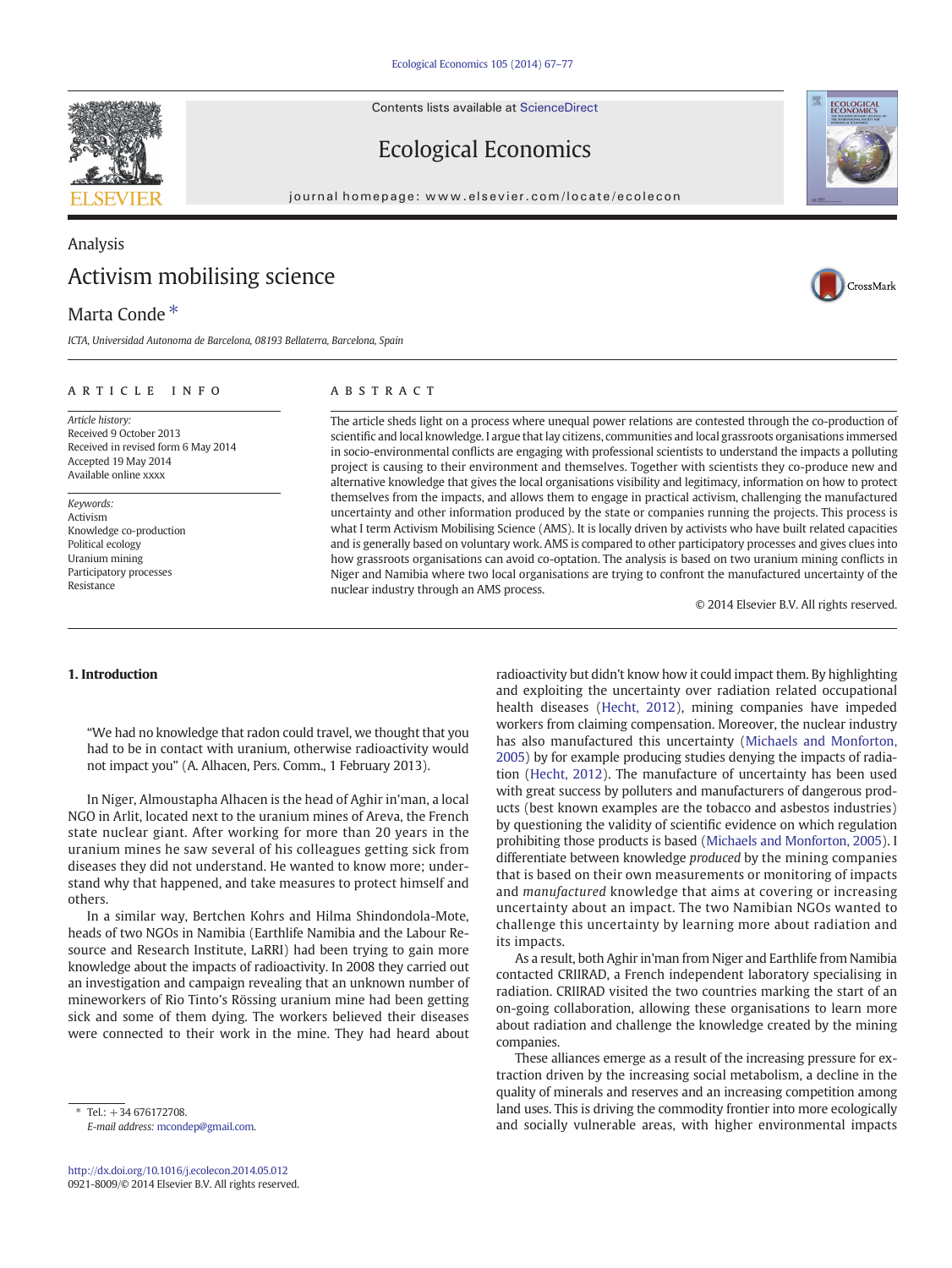[\(Moore, 2000\)](#page-10-0). These areas are often inhabited by indigenous people or historically disadvantaged social groups, whose livelihoods are highly dependent on their land ([Guha and Martinez-Alier, 1997\)](#page-10-0). These phenomena set the conditions for the emergence of resource extraction conflicts ([Martinez-Alier et al., 2010](#page-10-0)). The expansion of the commodity frontier or the increasing impacts in these areas after many years of extraction is causing local communities to react and confront these operations. This is coupled with an increasing capacity by local organisations to make extra-local contacts ([Keck and Sikkink, 1998](#page-10-0)), in this case with scientists.

In political ecology literature several authors have examined how mining companies have access to and control over resources, land, water, energy, minerals [\(Bebbington et al., 2010; Bryant and Bailey,](#page-9-0) [1997; Martinez-Alier, 2003\)](#page-9-0). However, to date the literature does not sufficiently explore how knowledge is co-produced, manufactured and controlled by these companies in order to create discourses and truths. Knowledge production and control does appear in the literature when looking at how historically, knowledge has been appropriated by colonial officials [\(Bryant, 1996; Neumann, 1996; Peluso, 1993; Robbins,](#page-9-0) [2004\)](#page-9-0), conservationist NGOs ([Bryant, 2002\)](#page-9-0) or institutional narratives [\(Fairhead and Leach, 1995; Sletto, 2008](#page-9-0)), imposing their discourses and 'truths' on grassroots organisations. Although examples where grassroots organisations contest these different narratives through relevant science-based knowledge are explored ([Bebbington,](#page-9-0) [1996; Forsyth, 1998; Peet and Watts, 1996\)](#page-9-0), little attention has been placed on the dynamics and processes of how this happens (see for example [Peluso, 1995\)](#page-10-0). In this article I explore one such mechanism of resistance, looking at how the interactions and processes of power can be reversed. Knowledge, be it local or scientific or newly co-produced [\(Jasanoff, 2004\)](#page-10-0), becomes a political tool that can express and exercise power.

I argue that with a process which I hereby call 'Activism Mobilising Science' (AMS), lay citizens, communities, and local grassroots organisations are engaging with professional scientists to learn from them the tools and the scientific language they need to produce a new and alternative knowledge with which they can challenge dominant discourses and engage in practical activism.

Through AMS, activists become visible actors in the governance of extractive industries and environmental health, engaging politically and influencing environmental actions and outcomes together with the state and the companies [\(Lemos and Agrawal, 2006](#page-10-0)). For instance, urban neighbourhood organisations might call for expertise from environmental chemists who can teach them how to measure dioxins when confronting a new incinerator [\(GAIA, 2003\)](#page-10-0), or peasant groups might ask a sympathetic hydro-geologist to instruct them on how to take water quality measurements when trying to challenge an open cast gold mine [\(FPIF, 2012](#page-10-0)).

The aim of this article is to build the definition of AMS by understanding how and why is activism mobilising, using and co-producing, science. The next section introduces the case studies' context; the manufactured uncertainty and opacity the nuclear industry often uses, which the AMS processes presented are challenging. The theoretical background and methods are explained in [Sections 3 and 4.](#page-2-0) [Section 5](#page-3-0) explains how and why two grassroots organisations engage in an AMS process to confront uranium mining whilst [Section 6](#page-7-0) gives clues into how these organisations have avoided co-optation. [Section 7](#page-8-0) situates and compares AMS in the literature on participatory processes and [Section 8](#page-8-0) draws some conclusions.

#### 2. Uranium Mining and the Manufacture of Uncertainty

The cases presented in this article deal with Low Level Radiation, radiation under 100 mSv, caused by uranium mining and affecting workers' health and communities living nearby. Despite half a century of intensive research in the field of radiation and human health, uncertainty is still prevalent as science has yet to find a way to clearly connect an individual's exposure to low doses of radiation to subsequent health problems or fatal diseases. Only with large groups such as the Wismut and Navajo cases<sup>1</sup> have large epidemiological studies with lifetime follow-up been able to detect a significant increase in cancer mortality [\(Brenner et al., 2003; Land, 1980](#page-9-0)). Science cannot yet prove causation in particular cases [\(Brenner et al., 2003; Connor, 1997; EEA, 2001;](#page-9-0) [Hecht, 2012\)](#page-9-0). Given the difficulty to carry out these studies, the radiation protection community has been using since the 1970s the linear no-threshold model that assumes that the biological damage caused by ionising radiation is directly proportional to the dose [\(Kathren,](#page-10-0) [1996](#page-10-0)). In other words, there is no safe radiation dose. However, responding to pressures by the industry, the International Commission for Radiological Protection (ICRP), which sets the radiological limits adopted by the International Atomic Energy Agency, proposed the ALARA principle in 1977 ([ICRP, 1977\)](#page-10-0) by which all exposures should be kept As Low As Reasonably Achievable. According to [Hecht \(2012\),](#page-10-0) this move tried to remove the exceptionalism of nuclear risk by comparing it to other industrial risks. It set a permissible threshold below which a reduction in exposure is not worth the investment. This caused a major debate in the nuclear industry, with the ICRP modifying the threshold downwards twice since then. With people impacted by Low Level Radiation claiming causal links that are still not scientifically proved and safe limits being modified as new research appears, it is safe to say that the impacts of Low Level Radiation are shrouded with uncertainty [\(Hecht, 2012; Kuletz, 1998\)](#page-10-0).

The industry didn't only exploit this uncertainty but in many occasions manufactured it. [Hecht \(2012\)](#page-10-0) points in her book to numerous accounts where mining officials contested the findings of the ICRP in order to defer regulation. She dubs the scientists behind this manufacturing as the "merchants of doubt" ([Hecht, 2012](#page-10-0):209). As with tobacco or asbestos cases, it has been argued that "the cause-and-effect relationships have not been established in any way; that statistical data do not provide answers; and that much more research is needed" (extracted from [Michaels and Monforton, 2005\)](#page-10-0). The established radiation limits (under 20 mSv per year for workers) and the ALARA principle, allows the uranium mining companies to comply with the regulations, thus liberating them from any responsibility over sick workers. As with the lead industry case, the blame was shifted "from the lead itself and the manufacturing process, and claimed that the workers had sloppy habits and were careless" (extracted from [Michaels and Monforton, 2005](#page-10-0)). In Niger's and Namibia's uranium mines the responses are similar, "the diseases are caused by the eating and social habits of the workers, who don't exercise (…) and in many cases smoke" (Rössing Manager, Pers. Comm., 21 June 2009).

As a result, the burden of proof of the impacts of Low Level Radiation is left to the communities. They however lack the technical expertise required by orthodox science to claim that they are being impacted. The State and the companies value the formal and quantitative information that the communities lack. They privilege evidence produced by experts trained in scientific disciplines. On top of this, communities face also the opacity of the uranium industry that made "invisible" black African miners [\(Hecht, 2012\)](#page-10-0), Indian Nations in the US ([Kuletz,](#page-10-0) [1998\)](#page-10-0) and communities in Jharkhand, India [\(Ramana, 2012\)](#page-10-0), bypassing for decades radiological safety regulations and not informing miners of the deadly hazards they were exposed to. To bridge this gap, it has been argued that these problems can no longer be viewed as purely technical and left exclusively to professionals. Due to high uncertainty, the urgency to solve this issue by those workers who are still alive and sick and the high stakes involved, the study and evaluation of Low Level Radiation in the nuclear industry could be considered a case of Post Normal

 $1$  After WWII uranium mining expanded in the Wismut province in East Germany and in several states of the South West of the US, drawing (in the second) Navajo People to work in their mines. Numerous epidemiological studies have proven occupational related cancers (see among others, [Kreuzer et al., 2010](#page-10-0) for Germany and [Gilliland et al., 2000](#page-10-0) for the US). In the US this led to the passage of the Radiation Exposure Compensation Act.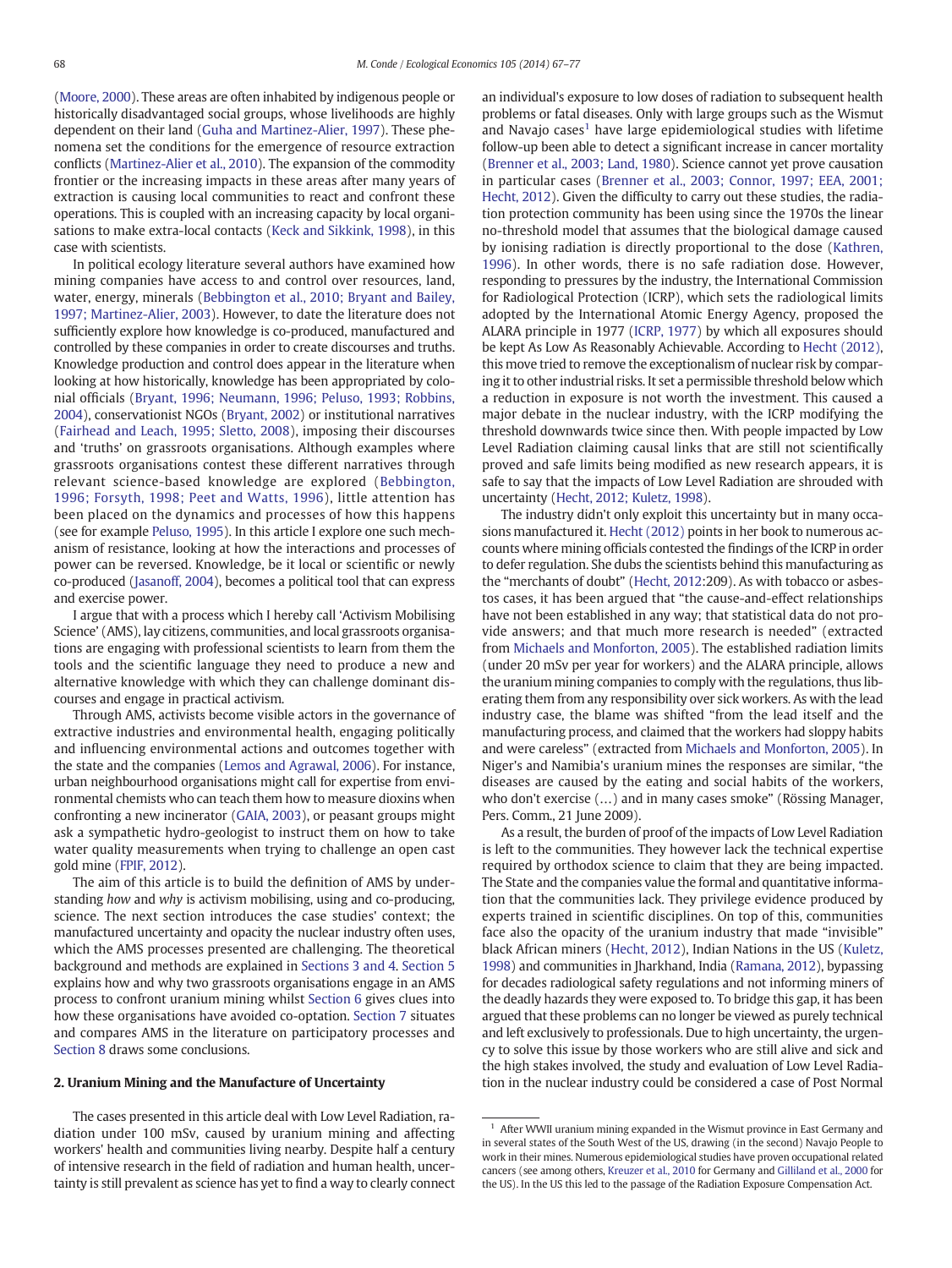<span id="page-2-0"></span>Science. According to [Funtowicz and Ravetz \(2003\)](#page-10-0) these problems must be managed by extended peer groups that should include lay knowledgeable people with stakes in the issue. Relevant knowledge "may include community knowledge of places, anecdotal evidence… [where actors] can create their own knowledge" ([Funtowicz and](#page-10-0) [Ravetz, 2003\)](#page-10-0). These processes give legitimacy and visibility to actors through a combination of local and scientific knowledge as I describe below. Presently though, local knowledge such as the workers' own accounts of health problems generated by grassroots organisations tend to be ridiculed or neglected, motivating some activists to engage in AMS processes. I argue that by instituting processes of AMS, workers and communities produce Post-Normal Science on the ground.

### 3. Theory

Below I present two bodies of theory to help understand the process of AMS. The first one introduces how AMS challenges power relations through knowledge co-production. Then I frame AMS within other participatory or collaborative processes.

#### 3.1. Knowledge co-Production and Power

Power is "a disciplining force dispersed through society" ([Jasanoff,](#page-10-0) [2004\)](#page-10-0). Power is located in the interactions and processes that build social relations and is shaped by the asymmetrical distributions of resources and risks [\(Hornborg, 2001; Paulson et al., 2003](#page-10-0)). The burden of environmental impacts in a socio-environmental conflict is a consequence of these power relations ([Bryant, 1998; Peluso, 1992](#page-9-0)). Weaker actors are not only marginalised by the unequal distribution of the environmental burdens but by the predominant discourses that exercise and consolidate – in themselves – power [\(Bryant, 1998; Foucault,](#page-9-0) [1980; Peet and Watts, 1996\)](#page-9-0). Such dominant discourses are embodied in environmental and social impact studies as well as Corporate Social Responsibility programmes that propose development projects for local communities. These development discourses consolidate the mining companies' domination over land and water ([Escobar, 1995\)](#page-9-0). They are accompanied by scientific methods and language that are used to produce knowledge about the impacts of projects, increasing in some cases the uncertainty about these impacts.

Power is not static; it circulates, is continually "reinscribing itself in our communities, institutions, practices, discourses and scientific products" ([Jasanoff, 2004\)](#page-10-0). As such, strong actors such as mining companies rarely have overwhelming power, and weaker actors can challenge their legitimacy [\(Bryant and Bailey, 1997; Foucault, 1980](#page-9-0)). The literature on resistance emphasises the use of local environmental knowledge to subvert the activities of powerful actors ([Guha, 1989;](#page-10-0) [Peluso, 1992\)](#page-10-0). It has long been argued that local knowledge should be included to reframe environmental policy towards more locally relevant needs [\(Chambers, 1997; Hecht and Cockburn, 1989\)](#page-9-0), in environmental decision making processes [\(Corburn, 2005; Fiorino,](#page-9-0) [1990; Peluso, 1992\)](#page-9-0) and in the management of natural resources [\(Agrawal et al., 2008; Gadgil et al., 1993; Toledo et al., 2003](#page-9-0)). This could signify a democratisation of science [\(Brown, 1998; McCormick,](#page-9-0) [2009\)](#page-9-0) through the emergence of alternative networks that may exist in parallel, or outside the formal boundaries of scientific institutions [\(Forsyth, 2002](#page-10-0)).

Scientific knowledge has traditionally been seen as supporting hegemonic political forces and actors. However, like all knowledge, scientific knowledge is partly socially constructed [\(Foucault, 1971](#page-10-0)). Science depends on observation, measurements and testing of the natural world, but is also subject to its social history as well as the interests and stakes in place ([Barnes, 1977\)](#page-9-0); the social practices, material resources and institutions that contribute and disseminate this scientific knowledge ([Corburn, 2005; Jasanoff, 2004](#page-9-0)). Scientific knowledge doesn't inherently favour strong actors such as mining companies or the State. [Murdoch and Clark \(1994\)](#page-10-0) proposed a 'hybridity' of scientific and indigenous knowledge in projects to achieve sustainable development. It can also be used (and constructed) to expose and measure the impacts of polluting industries on local populations or communities. To this end, there have increasingly been more cases that combine the best of local and scientific knowledge through a co-production framework.

Taken from Science and Technology Studies (STS), the concept of coproduction entails the "dynamic co-evolution of knowledge and social change" [\(Forsyth, 2002](#page-10-0)). It refers to processes where knowledge, scientific as well as local knowledge, is "framed, collected and disseminated through social interaction" ([Jasanoff, 2004\)](#page-10-0). Under this framework, science and values are negotiated, their objectivity and subjectivity is challenged and rethought. The knowledge produced by the mining companies, immersed in their own values and subjectivities, is contested by activists. These in turn co-produce their own knowledge, with their own biographies, explanations and applications. STS stresses that the making of science cannot be seen as an autonomous independent process and it's in fact political ([Jasanoff, 2004\)](#page-10-0). AMS has the political aim of altering power structures by challenging 'taken for granted' or manufactured knowledge.

[Jasanoff \(2004\)](#page-10-0) describes co-production as more of a "bricolage" than an idealized scientific method, "opening conversations with other approaches of social and political enquiry". My take on STS is on the process of co-production itself, on how different kinds knowledges are blended in the context of a socio-environmental conflict. [Corburn](#page-9-0) [\(2005\)](#page-9-0) in his book on Street Science took on this challenge, albeit situated in a more urban and more policy oriented context.

In a socio-environmental conflict, a co-production framework should include all those "with a desire of participating in the issue" through an extended peer community ([Funtowicz and Ravetz, 1993](#page-10-0)). The empowering aspect is not whether local or indigenous or scientific knowledge is used and co-produced, but it is about 'knowledge' itself. The same knowledge can be classified in one way or another "depending on the interests it serves, the purposes for which it is harnessed, or the manner in which it is generated" ([Agrawal, 1995\)](#page-9-0).

#### 3.2. Participatory Processes

The use of local knowledge and the promotion of participation of communities are not new. Indeed starting with Participatory Rural Appraisals ([Chambers, 1983](#page-9-0)), the field of participatory development emerged in the 1980s with the objective of making development projects legitimate, making sure that they encompass all the issues relevant for local actors [\(Hickey and Mohan, 2004; Reed, 2008](#page-10-0)).

Participation has also become relevant in other disciplines such as policymaking and research, evolving into other forms of participatory processes. At its roots is the rejection of the 'deficit model' that assumes lay people lack sufficient understanding and knowledge, and need education in order to participate in policymaking and scientific undertakings ([Sturgis and Allum, 2004\)](#page-10-0).

The degree of participation of grassroots organisations and the power asymmetries between these and the institutions are controversial factors that differentiate various collaborative and participatory methods. Action and Participatory Action Research (PAR) highlights the importance of local and bottom-up approaches to research and decision-making ([Minkler, 1997; Reason and Bradbury, 2001\)](#page-10-0). With a higher degree of participation and acknowledgement of local knowledge, in Community Based Participatory Research (CBPR), community partners are involved in all phases of the research from its inception, research questions and study design, to the collection of the data and interpretation of results [\(Minkler and Wallerstein, 2003; Shepard, 2002](#page-10-0)). However CBPR is generally started by the researcher, who brings into the community the history of the research institution and of the researchers themselves. Scientists can be reluctant to have their credibility challenged whilst activists face the possibility of being co-opted by participatory mechanisms that allow their superficial involvement but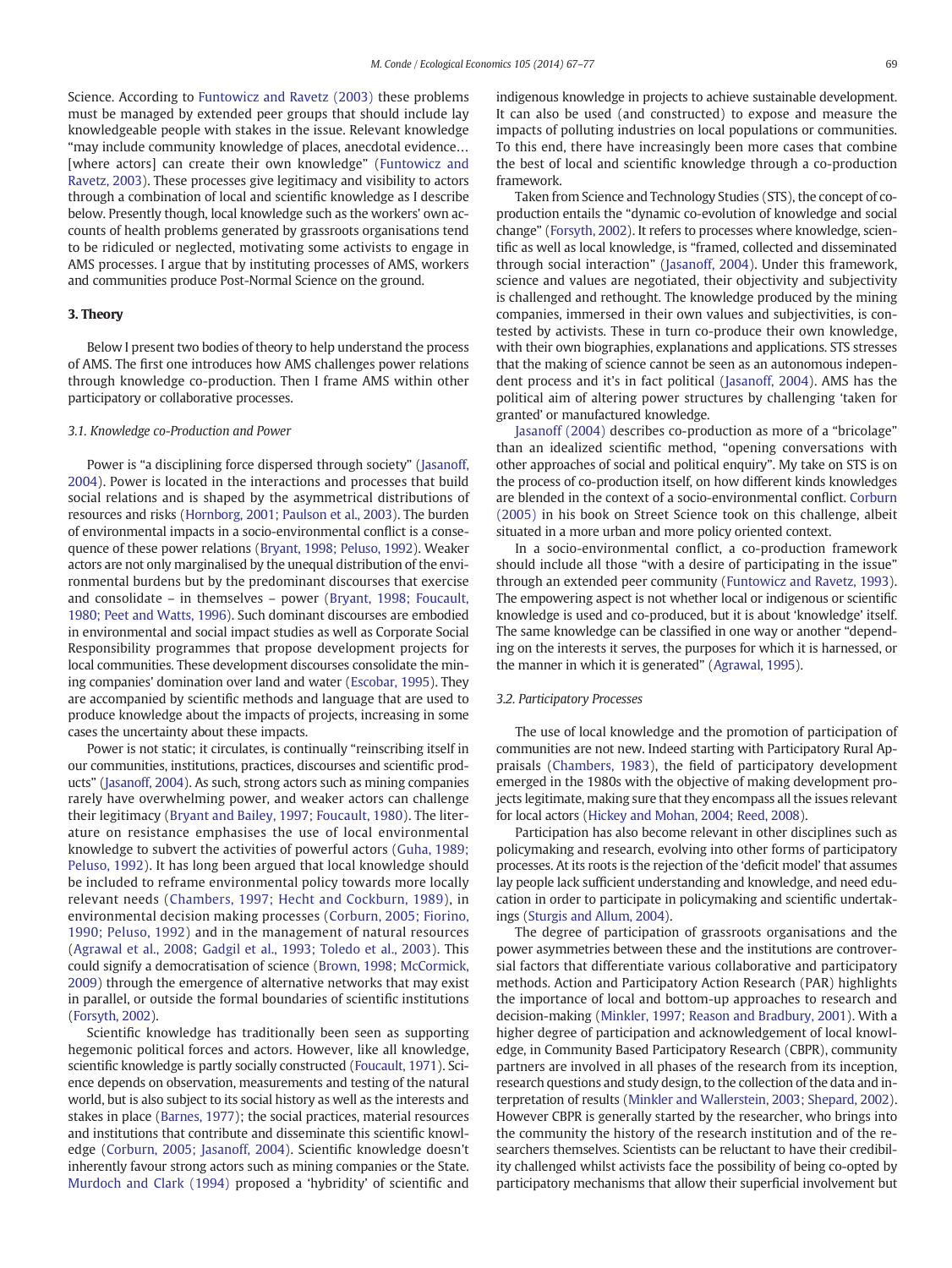<span id="page-3-0"></span>do not give them decision-making power ([McCormick, 2009; McGrath](#page-10-0) [et al., 2009; Montoya and Kent, 2011](#page-10-0)). These participatory processes are a step forward from the deficit model, but embrace instead a 'complementary model'. In it, the communities are given a voice and invited to give political considerations but they still don't engage in technical issues ([Corburn, 2005; Wynne, 1991\)](#page-9-0). Following [Corburn \(2005\)](#page-9-0) I argue that when local knowledge is acknowledged, incorporated and used to develop scientific knowledge, a co-production framework is adopted.

The participatory paradigm also comprises different forms of participation in the production of science. Civil, citizen, civic, stakeholder and democratic science all embrace the idea that science and science policy have political and social implications and that citizens must "have a stake at the science–politics interface" ([Bäckstrand, 2003](#page-9-0)). Civic science aims at enhancing public understanding of science, increases and diversifies participation and promotes the democratisation of science [\(Bäckstrand, 2003\)](#page-9-0). The democratisation of science [\(McCormick,](#page-10-0) [2009; Nowotny, 2003](#page-10-0)) criticises and contests expert knowledge for being biased and politically driven and aims to give legitimacy to lay knowledge in science. It aspires to transform the institutions of science including more democratic principles and reframing research and scientific objectivity. It goes beyond representation and participation to the heart of scientific enquiry [\(Bäckstrand, 2003; McCormick, 2009\)](#page-9-0).

Closer to what I call AMS is citizen science where lay citizens who are not trained as conventional scientists participate and enact science; they collect and process data as part of a scientific enquiry. It differs however from AMS in that nowadays most citizen scientists participate in research projects that are designed and adapted to them. We see this especially on the fields of ecology and environmental sciences where citizen scientists record for example sightings of bird species [\(Silvertown, 2009](#page-10-0)).

Another way of linking experts and lay citizens are science shops. Largely in urban settings, science shops act as "brokers" between community groups or NGOs and university researchers on themes defined by the NGOs [\(Barr and Birke, 1998; Dickson, 1984\)](#page-9-0). Also in urban contexts but challenging the conventional use of science, [Corburn \(2005\)](#page-9-0) proposes the framework of Street Science. Using four case studies in Brooklyn, New York, he describes how grassroots organisations use local knowledge to engage in environmental health issues affecting their communities. He argues that these organisations challenge the "dominant system" by "deconstructing professional ideas as inadequate representations of reality", contesting conventional ways of framing problems and employing methods. Street Science also embraces a coproduction framework, placing great emphasis on the role of local knowledge. Also based in industrialised economies, the counterexpertise model describes a specific type of activist–scientist relation whereby laypersons liaise with scientists to produce alternative knowledge in a context of high uncertainty and risk such as nuclear energy. As I will analyse in the discussion, AMS is close to Street Science and the counter-expertise model but differs from them in some elements.

Although grassroots organisations are not always aware of it, all these collaborations between traditionally historically marginalised communities and professionals can be classified as part of the environmental justice movement, as they demand an end to social and economic policies that subject excluded and poor communities to environmental hazards affecting their health ([Bullard, 1990; Cole and Foster, 2001](#page-9-0)). Although centres of environmental justice as well as science shops can be defined as Community Based Participatory Research [\(O'Fallon and Dearry, 2002;](#page-10-0) [Shepard, 2002](#page-10-0)), the way the research is defined and used will depend on the power structures of each case.

#### 4. Methods

The case studies in this paper were chosen as paradigmatic case studies [\(Flyvbjerg, 2006\)](#page-9-0) to understand the emergence of a coalition between scientists and activists that has been emerging with the rising number of environmental conflicts, especially in the global South

[\(Martinez-Alier, 2003](#page-10-0)). Although these coalitions are indeed happening with other environmental conflicts, such as gold mining ([FPIF, 2012](#page-10-0)) or GMOs ([Saunders and Ho, 2012\)](#page-10-0), uranium mining is an excellent example of what AMS is trying to confront with knowledge creation: the opacity of the nuclear industry and the uncertainty of Low Level Radiation. The cases of Niger and Namibia are very illustrative because mining has been taking place there for more than 30 years in colonial and post-colonial contexts with deeply embedded power relations that only recently are starting to be challenged. One such mechanism of contestation is AMS.

The empirical research is based on the thematic analysis of 11 interviews carried out in person or via skype or telephone during 2012–2013 with key activists and scientists in the two AMS processes. A newspaper search was carried out as well as a survey of relevant documentation of the grassroots organisations, CRIIRAD, of Areva's subsidiaries Cominak and Somaïr and Rio Tinto's mine Rössing. The paper also benefited from two field trips to Namibia carried out in 2009 and 2012 and the participation in the EU funded project EJOLT (Environmental Justice Organisations, Liabilities and Trade), which provided the funds for CRIIRAD's visits to Namibia.

### 5. Uranium Mining in Niger and Namibia

The towns of Arlit and Akokan, in Niger, were built by Areva (then Cogema) in 1968 to house the workers of its two uranium mines: Somaïr and Cominak. Of the 100,000 residents that currently inhabit the area [\(Areva, 2011](#page-9-0)), only those working for the mines and the town officials have running water, electricity and health services. The rest, around 60,000 residents, live in houses built out of mud, corrugated iron and scrap metal [\(Greenpeace, 2010; The Guardian, 2009](#page-10-0)). Water is polluted and access to it is inadequate ([Chareyron, 2003, 2008\)](#page-9-0). Areva has already used 20% of the local aquifer's capacity ([Areva, 2009](#page-9-0)). Marginalisation and dependence is acute, with nearly all inhabitants connected in some way to Areva's mines ([Areva, 2009](#page-9-0)). Areva remains the biggest private employer and exporter in Niger ([Reuters, 5](#page-10-0) [February, 2014](#page-10-0)) giving leeway to their activities. This context has placed Areva in an extremely powerful position vis a vis the workers and inhabitants of Arlit and Akokan. With colonial ties that have consolidated since the mine's opening and limited independent oversight that only in the last decade is starting to break, local communities and workers are in a clearly marginalised position.

One of the biggest concerns for the workers and residents near the mines is the impact of Low Level Radiation on their health. This can be external radiation (beta and gamma) emitted by uranium and its decay chain, as well as internal radiation fixed inside the body when breathing radon gas, inhaling dust or drinking and eating polluted water and food. One of the biggest hazards emitting Low Level Radiation are the tailings dams and the waste rock piles, where all the mining waste is deposited, radionuclides can be transported by air and seep into underground waters. Tailings contain 85% of the original radioactivity and will remain radioactive for hundreds of thousands of years [\(Chareyron, 2008\)](#page-9-0). Both mines have created since their opening in 1968 more than 30 million tonnes of tailings [\(AREVA, 2011](#page-9-0)). In underground mines such as Cominak, radon gas is a major hazard both for its workers and for the residents living near the ventilation shafts [\(Chareyron, 2008\)](#page-9-0).

Areva has manufactured uncertainty about the hazards that the local population faces. A case in hand occurred when the IRSN (the French Institute of radioprotection and nuclear security) visited the mines at Areva's request in 2004 placing numerous recommendations. Although they were mostly followed [\(Areva, 2005](#page-9-0)) an exception was the high exposure in front of the police station in Akokan, which Areva denied and no remediation was undertaken [\(Areva, 2011\)](#page-9-0).

Almoustapha Alhacen has been denouncing the impacts of the mines on the environment and the health of the communities because "Areva doesn't have a structure to inform people. Areva says nothing,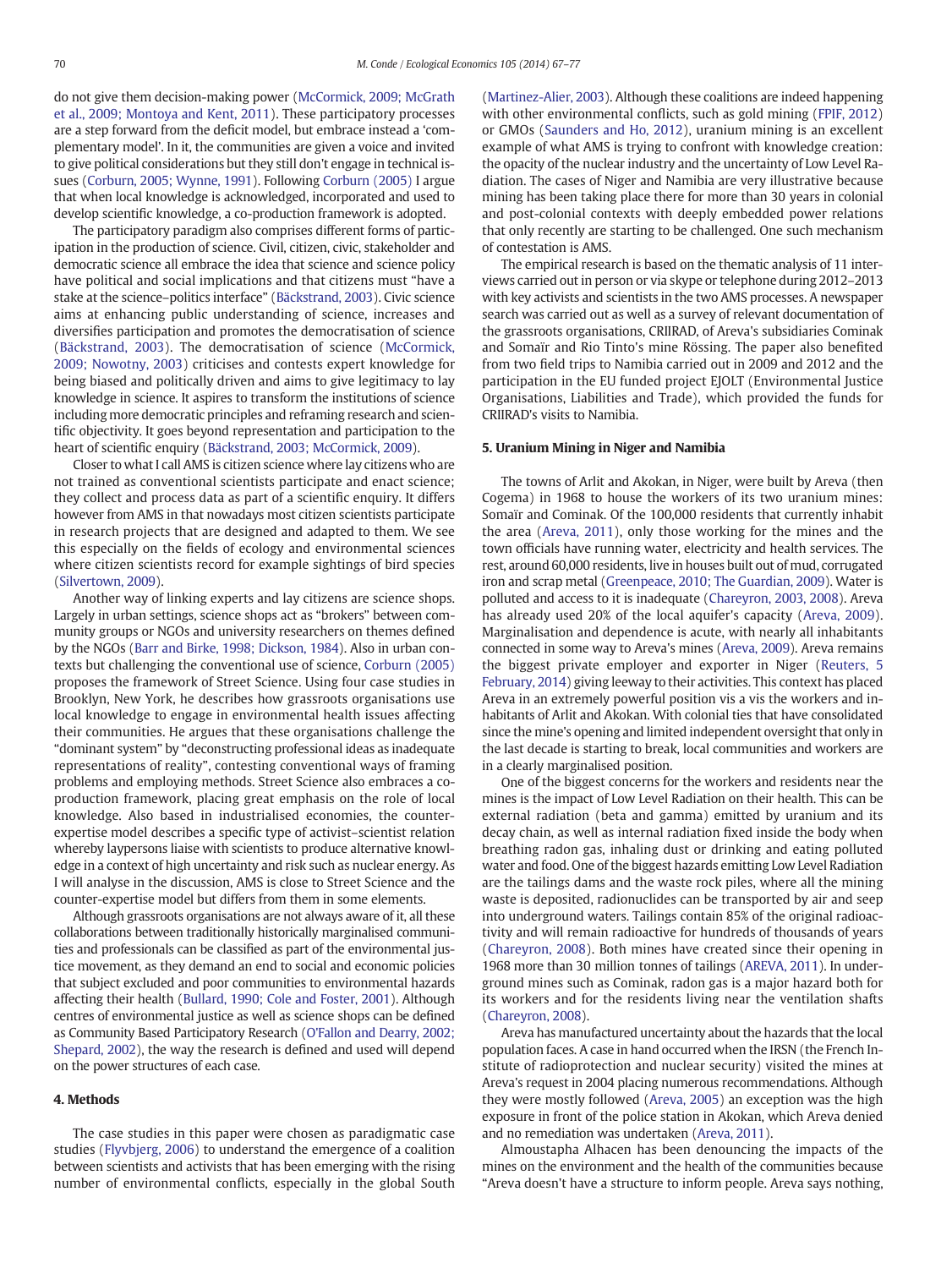not an ounce, to inform them about the dangers of radioactivity" (A. Alhacen Pers. Comm., 1 February 2013). Since he founded the NGO Aghir in'man in 2002, he has been informing local residents and workers about the impacts and risks of radiation, engaging with the press, the chiefs and other political actors and co-producing new knowledge that contradicts Areva's manufactured uncertainty through an AMS process, as I will analyse in Section 5.3.

In Namibia, the town of Arandis was built to house the workers of Rössing uranium mine, a Rio Tinto mine that has been operating since 1976. Rio Tinto is the fourth largest publicly listed mining company in the world with mines in over 40 countries ([Rio Tinto, 2014\)](#page-10-0). During the 1990s, coinciding with low uranium prices, Rössing retrenched 70% of its workforce, resulting to many people fleeing the town. In 1992, Rössing handed the administration of the town to the government, forcing residents to pay for the first time for electricity, water, schooling and housing, further marginalising the town ([Conde and](#page-9-0) [Kallis, 2012\)](#page-9-0). Like in Niger, residents and workers depend fully on the mine. Of main concern is the impact that Rössing has caused (and continues to be causing) on the environment and the health of workers. Like Areva's subsidiaries in Niger, Rössing has not declared a single occupational health disease related to radiation (Dr. Swiegers, Pers. Comm., July 2009). Moreover, the mine has never been open to release or collaborate with investigations connected to radiation related diseases. During the 90s the Mine Workers Union in alliance with antinuclear movements took action to uncover health impacts on workers through a study that was carried out by Dr. Zaire, a young Namibian doctor. Through government connections the company managed to revoke Dr. Zaire's research permission. The study was carried out in secret but its findings were rejected by Rössing (see [Conde and Kallis,](#page-9-0) [2012; Hecht, 2010\)](#page-9-0).

As a recent report carried out by Earthlife and LaRRI shows ([Kohrs](#page-10-0) [and Kapuka, 2014\)](#page-10-0), this opacity is prevalent with Rössing's workers not given access to their medical records with some of them dying of diseases they don't comprehend. This opacity pushed Earthlife to start an AMS process.

#### 5.1. How is AMS Carried out?

AMS is a locally-driven process that gives visibility to local activists. By local is meant community or grassroots organisations from the areas where the impact or activism is taking place. AMS is generally driven by one or two individuals that have built related capacities and is largely voluntary. AMS follows a co-production model where local as well as scientific knowledge is combined to produce new knowledge. The relationship between the scientific expert and the activist is of continuous collaboration and inter-dependence.

#### 5.1.1. Locally Driven

Since 1999, Alhacen and other co-workers at Somaïr partnered with Areva to carry out some workshops on how to efficiently use water and electricity. Although their knowledge on radiation issues was close to nil, they had long suspected of a link between uranium mining and occupational illnesses, warning against excessive road dust or taking working clothes home. But it was not until three colleagues that worked in uranium concentration sections died, that Alhacen decided to cut the association with Areva and form Aghir in'man; "we wanted to understand what radiation was and how to measure it" (A. Alhacen Pers. Comm, 1 February 2013). They contacted Greenpeace and CRIIRAD; only the latter answered. Soon after, radiation measuring devices were sent to Aghir in'man so that they could take some initial samples and measurements. This sampling convinced CRIIRAD to make a field trip to Arlit in 2003. After the visit, CRIIRAD published the results through a press release and several reports confirming that there was radioactive contamination in the water, air and in the scrap metal sold at markets. They also pointed out the problem of radioactive tailings stored in the open air [\(Chareyron, 2003; CRIIRAD, 2005\)](#page-9-0). To share these results, Aghir in'man organised and carried out workshops with women, local journalists and chiefs of different tribes. They organised sampling trips with local counsellors and journalists to take measurements in the polluted areas.

In Gabon, where Areva has also been mining for 30 years and the impacts are very great (see [CRIIRAD, 2009; Hecht, 2012](#page-9-0)), Bruno Chareyron, CRIIRAD's laboratory director explains that no strong local organisation was driving the process locally: "in the case of Mounana (Gabon), if those people were to ask CRIIRAD [to come to Gabon], we would have made it a priority. We tried to do something [sending them a Geiger counter] … but both sides have to do something". In contrast, in Niger, Aghir in'man is leading the process; they take out samples, organise workshops, participate in public meetings, give interviews to journalists and locate funds to acquire new equipment.

Earthlife Namibia followed a different path. Since its creation in 1990, Earthlife has been denouncing the impacts on the environment of industrialisation and mass tourism, sometimes being the only source of dissent in the country. Major campaigns were the fight to stop the construction of a hydroelectric power plant at the Epupa falls (1996–1999) and the construction and operation of RAMATEX textile factory, that quit the country in 2008 leaving behind huge quantities of salty and toxic waste water on the outskirts of the capital ([The](#page-10-0) [Namibian, 7 October 2004](#page-10-0)). Although Earthlife tried to confront Rössing – Rio Tinto's uranium mine – right after independence in 1990, the opacity of the industry made it impossible for them to obtain any information about its possible impacts (B. Kohrs, Pers. Comm., 9 February 2013). It was not until 2005, when Paladin, an Australian company presented an EIA to open a uranium mine (Langer Heinrich) in a National Park, that Earthlife started to get involved actively in nuclear issues. The EIA was sent by Earthlife to a German research institute to revise it, who found it had many deficiencies [\(Öko-Institut e.V., 2005\)](#page-10-0). In 2008, Earthlife together with LaRRI carried out a campaign denouncing the expansion of uranium mining in the country [\(Kohrs, 2008\)](#page-10-0) and the impact on the health of workers [\(Shindondola-Mote, 2008](#page-10-0)). Interviews with workers and ex-workers of Rössing were carried out revealing that many of them were sick and didn't trust the opinion of the medical personnel at Rössing. In a country with almost 40% unemployment, a worker told LaRRI: "We keep the job as a security measure; your heart is telling you to work but your mind is telling you to go" ([Shindondola-Mote, 2008](#page-10-0)). Rössing denied the accusations of Earthlife and LaRRI as un-scientific and emotional [\(Namib Times, 19 June, 2012\)](#page-10-0). This set the foundation for an AMS process.

Earthlife entered in contact with CRIIRAD through the EJOLT FP7 EU funded project (Environmental Justice Organisations, Liabilities and Trade, coordinated by ICTA UAB) that aims at bridging EJOs and research centres or think tanks pursuing environmental justice. I invited Earthlife to participate as a partner in EJOLT. I was working in the project and knew Earthlife from when I had carried out fieldwork in Namibia in 2009. Since the start of the project in 2011, Earthlife has been driving the AMS process, with EJOLT's coordinators and myself acting as facilitators. Earthlife planned and organised the trip that CRIIRAD did to take samples in September 2011. And once the results were obtained, Earthlife asked CRIIRAD to pay a second visit to Namibia in order to share and explain the results.

Earthlife is also carrying out other activities that indicate that they are leading the AMS process; after CRIIRAD's second visit, Earthlife has a more fluent contact with Rössing and is demanding more information from them. They have enquired the Mining Commissioner about a uranium mining licence given to a Chinese company. They approached the Atomic Regulator enquiring about the Atomic Energy Act draft and submitted a proposal as part of the regulations of the Act. As part of EJOLT, Earthlife is presently evaluating Namibia's nuclear legislation and developing proper regulations on rehabilitation after mine decommissioning and together with LaRRI, a study on the health impacts on workers and ex-workers has been carried out ([Kohrs and Kapuka, 2014\)](#page-10-0). With funds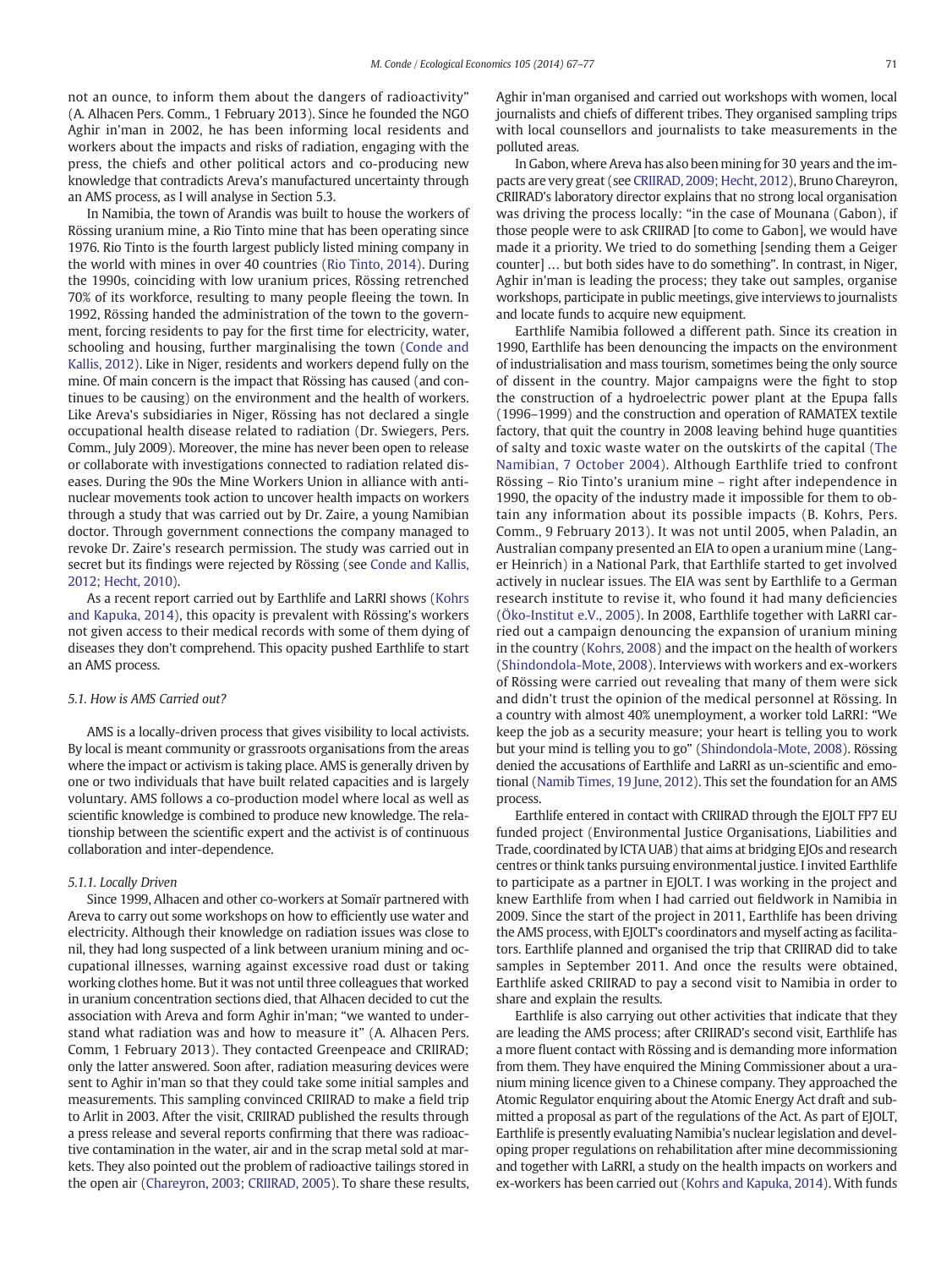from a German foundation they are also training 10 Namibians on nuclear, energy and environmental issues. All these activities were not part of EJOLT's initial workplan but have largely benefited from the legitimacy acquired through the knowledge co-produced between CRIIRAD and Earthlife.

#### 5.1.2. Knowledge co-Production

In Niger as well as in Namibia, the scientific knowledge of CRIIRAD on radiation and uranium mining is of utmost importance for the local activists in order to understand and analyse the impacts on the environment. However, experts don't understand the local complexity of the area; they know what to look for and know different measuring techniques and measuring devices, but in order to apply or use them, they need the local knowledge provided by grassroots organisations. Local knowledge is not limited to oral stories of the community. Certainly, the local geography (rivers, polluted areas) and how to access them (evading sometimes the company and state security guards), whom to interview, the social knowledge of health impacts (how many people are sick, who are they), and socioeconomic aspects (marginalisation, water supply), are also local knowledge. This knowledge is vital to the application of scientific tools.

As Chareyron of CRIIRAD explains:

"We don't know the area and we spent only 2.5 days (in Arlit); where do we sample the water? What kind of water? Where is the scrap sold on the market? We had no maps, we need the people to understand where things are" (B. Chareyron, Pers. Comm., 15 June 2013).

Importantly, the interpretation of the results also depends on this local knowledge; high radioactivity measurements are dangerous in relation to the local population activities and movements, the accessibility to polluted sites. Do people live near the ventilation shafts?Which boreholes are being used? How is scrap metal being used? Do tourists have access to the waste rock dump? Are pastoralists more at risk than other community members? Who is at risk if the tailings dam broke? Do workers and residents have enough knowledge of the impacts of radiation? This knowledge has been crucial to interpret and communicate the newly co-produced knowledge.

The AMS process is not limited to the visit of the expert organisation. In fact, the new tools and scientific language acquired are crucial for the local community and groups in order to keep producing more knowledge. Both Earthlife and Aghir in'man have been doing, often in coordination with CRIIRAD, more sampling, placing demands and contrasting information provided by the mining companies or other institutions. In Niger, back in 2003, contaminated scrap metal was detected in a local market by CRIIRAD. Through the years Aghir in'man has been denouncing this fact and carrying out more tests warning the community against the use of this scrap metal. Only recently Areva has admitted: "1000 tonnes of this radioactive scrap metal had been found at a scrap metal dealer's" whilst another 600 were unaccounted for. They have now "immediately stopped the removal of all scrap from the sites" ([AFP, 17 January, 2013\)](#page-9-0).

#### 5.1.3. Ability of Grassroots Actors to Participate in Politics

In order to be able to co-produce new knowledge and use it in their activism, one or few members of the grassroots organisations need to have the ability to participate in politics, in the mechanisms of power. In our case studies, both Kohrs and Alhacen have been able to develop capacities despite the high level of inequality and marginalisation in their countries.<sup>2</sup> When analysing their personal stories, we observe that both had developed abilities to talk in public, deal with the press or government officials, language skills and the capacity to develop extra-local contacts. They also had acquired a special sensibility regarding social and environmental issues.

Alhacen didn't receive a formal education. When he was 16 years old he worked for a French NGO who taught him not only how to read and speak French but also to deal with the press and engage with other organisations. He was sent to Germany and France, where he recalls: "was like having your head under the water and then coming to the surface" (A. Alhacen, Pers. Comm., 1 February 2013). He started working in Somaïr in 1978 when he was 21 years old and became an active union member in 1992. This position again trained him to deal with human rights and labour issues paving the way for many of his present activities. Kohrs grew up in a poor family in Germany in the aftermath of WWII; "we had to live off the land … we had to use everything that was there, that shaped my respect towards nature… my parents put that seed in me" (B. Kohrs, Pers. Comm., 9 August 2013). After acquiring college education and working, she moved to Namibia in 1973. She recalls: "when I stepped in [I told myself] this is your country, and from that time I was addicted". She was one of the founders of Earthlife right after independence and became the head of the organisation in 1992. Being of German origin she made most of the links with research groups and experts in Germany.

#### 5.1.4. Grassroots Actors are Few and Volunteers

Following social movement theory, it is argued that AMS processes are durable and sustainable into the future because they are largely voluntary ([McCarthy and Zald, 1977\)](#page-10-0). Aghir in'man has managed to maintain the AMS process since 2002 and Earthlife's activities seem to follow a similar path. Although the organisations might at some point have used external funds, the activists are volunteers. Alhacen (from Aghir in'man) still keeps a job in the mine and Kohrs (from Earthlife) is currently working part-time for a German organisation in a biodiversity conservation project. The funds the organisations have managed to secure are used to buy new equipment, organise talks or sampling trips. AMS activists will be found in grassroots organisations or small NGOs, whilst big NGOs will probably use other processes to liaise with scientific experts.

Kohrs and Alhacen have been the main drivers of the AMS processes described here. Being driven by one or few members can be a potential source of weakness of AMS processes. They take the lead on most of the initiatives and the rest of the members rely heavily on them. This makes these processes potentially vulnerable if one of these key members was to disappear, leave or get co-opted. However, key to their durability, both leaders are delegating to newer or existing members and both organisations have created alliances with other local organisations; Aghir in'man is part of CSC (Coordination des organisations de la Société Civile d'Arlit) and GOSCRAZ (Groupement des Organisations de la Société Civile de la Région d'Agadez), groups of civil society organisations in Arlit and the region of Agadez. Earthlife is working with LaRRI, the Goethe Institute and several conservation and educational groups in Namibia.

#### 5.2. Why AMS?

Did Aghir in'man and Earthlife need to learn about the impacts of radioactivity? Did they need to understand what a Sievert is or how to use radiation-measuring devices? In learning this, it could be argued that local organisations enter in the framing of the mining companies who can lure these organisations into complex EIA processes or information exchanges, neutralising their activist focus ([Suryanata and Umemoto,](#page-10-0) [2005; Thompson, 2005\)](#page-10-0).

Three reasons are outlined below as to why scientific knowledge needs to be acquired and reproduced by these grassroots organisations: i) to acquire visibility and legitimacy, ii) to learn about and protect themselves from the impacts, iii) to refute the produced information and manufactured uncertainty of the companies.

<sup>&</sup>lt;sup>2</sup> Niger has the lowest (measured) HDI in the world (position 186) [\(UNDP, 2013](#page-10-0)) whilst Namibia has one of the highest Gini coefficients in the world (0,73) ([HDR, 2007](#page-10-0)).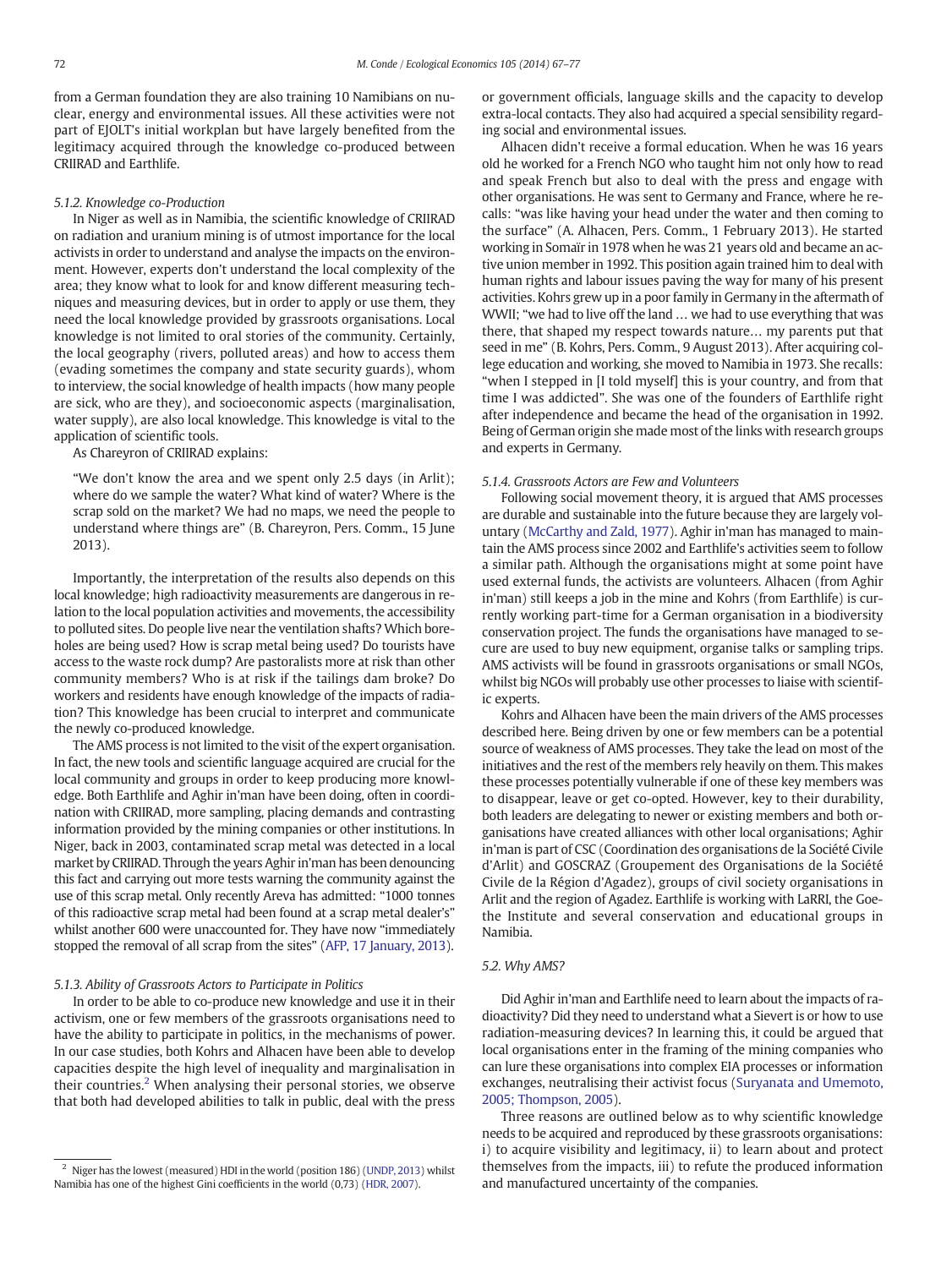5.2.1. To Acquire Visibility and Legitimacy

"Before we were afraid of the police, afraid of everything, of Areva, of the military… now I can speak to the military, I go freely wherever I want." (A. Alhacen, Pers. Comm., 15 March 2013).

"Thanks to CRIIRAD we now have the equipment and the knowledge to go to a place and detect radioactive material. We feel free to write and address whoever we want" (A. Alhacen, Pers. Comm., 15 March 2013).

Through the creation of new co-produced knowledge, grassroots organisations engage in politics, in the mechanisms through which power circulates and is negotiated [\(Paulson et al., 2003](#page-10-0)). As this occurs, local actors acquire visibility by becoming new political actors. The fact that this new knowledge is a co-production between scientific and local knowledge gives local actors a legitimacy that would have otherwise been denied.

"Many newspapers, politicians ask our opinion … people talk to us, we have an extremely important audience. We have been very sought out. We are the bridge with civil society because we speak about everything… Nowadays we have a lot more visibility and that is very important" (A. Alhacen, Pers. Comm., 15 March 2013).

Alhacen has gradually become a public figure. He is presently the president of the 'Commission environnementale du développement rural' of the 'commune' of Arlit making decisions ranging from water schemes to road construction and is in close contact with other local councillors, tribe leaders and the president of the 'commune'.

They have been asked to participate in public meetings of future mines, like the massive project in Imouraren (A. Alhacen, Pers. Comm., 15 March 2013) as well as being behind the organisation of three marches. The first one took place in May 2006 to denounce dust pollution. Areva paved 12 km of road leading to the mine after the march (A. Alhacen, Pers. Comm., 15 March 2013). Their appearances in national and international newspapers have been increasing, as well as their public appearances. In 2008 Areva was given the 'Public Eye Award' as the worst company in the world and Alhacen went to Davos to present the situation in Arlit. In 2010 Alhacen was also invited to present the impacts of uranium mining in Niger at the 8th Session of the UN Commission for Sustainable Development in New York. The visibility Alhacen acquired prevented Areva from firing him. Instead they 'punished' him by moving him to a lower responsibility job.

Although [Areva \(2011\)](#page-9-0) has continuously denied all the accusations, they have gradually been improving security in the mine, providing better information to workers on radiation issues, more dosimeters (personal devices to measure gamma radiation) were given to workers, facilities were installed so that clothes weren't taken home (A. Alhacen, Pers. Comm., 15 March 2013). Around the mines, Areva invested to improve the water facilities ([Aïr Info, 29 June, 2011](#page-9-0)) and is organising the "plan compteur" in Arlit monitoring the town for radiation (A. Alhacen, Pers. Comm., 15 March 2013).

Although Earthlife was already in the public sphere before their contact with CRIIRAD, a major boost to Earthlife's credibility was achieved with CRIIRAD's second trip to Namibia in 2012 when they presented the new co-produced knowledge [\(Press release, 11 April, 2012\)](#page-10-0). A press conference was attended by all the major newspapers in the country [\(Namibian Sun, 24 April, 2012; New Era, 12 April, 2012;](#page-10-0) [Republikien, 26 April, 2012; The Namibian, 13 April, 2012](#page-10-0)). Several meetings were organised with government bodies, regional councils and mining companies to present the results. After these meetings Kohrs stated:

"Although the findings of CRIIRAD were downplayed by the management of the mining companies and the experts involved in the mining industry, they seem to be alerted. Several meetings were called and the press releases [of the mining companies] featured in local papers stating how harmless uranium mining is…. in general we created huge interest. We created awareness". (B. Kohrs, Pers. Comm., 9 February 2013).

Like Alhacen, Kohrs has become a public figure:

"Shopping, or walking on the streets, I get approached". Moreover "now without being asked, Earthlife appears in the papers. If one paper writes about uranium mines, and they can't get hold of me, they quote something I have said before. I get quoted without realising or knowing"(B. Kohrs, Pers. Comm., 9 February 2013).

One could question if this newly acquired legitimacy and visibility is due to the liaison with CRIIRAD or if it is due to other activities carried out by Aghir in'man or Earthlife. However, before the liaison with CRIIRAD took place, neither organisation had the basic scientific knowledge required to co-produce new knowledge, which has been a crucial aspect to gain legitimacy:

"Before the arrival of CRIIRAD we had zero knowledge. We didn't have materials or knowledge about radioactivity… Bruno [Chareyron] allowed us to realise that the scrap metal was contaminated so we could make the local population aware" (A. Alhacen, Pers. Comm., 15 March 2013).

"…and for Earthlife it was a good change in a way that 'aha' it's not only emotional what I bring, I come with scientific facts, and we are taken more seriously. Especially by the experts in the companies, there is a different approach. It is evident that scientific data provided by CRIIRAD have a much greater impact than many years of Earthlife's activities providing general information on the impacts of uranium mining" (B. Kohrs, Pers. Comm., 9 February 2013).

#### 5.2.2. To Protect from Impacts

In situations where knowledge and 'facts' have been produced and sometimes 'manufactured' by companies with no external scrutiny, local communities have no clue as to what they are confronting. They want to learn and understand what is impacting them and how to protect themselves. As Alhacen explains, before engaging in this AMS process:

"People had no notion about uranium or radioactivity, the municipality, the tribes' leaders, there is a lot of ignorance and poverty" (A. Alhacen, Pers. Comm., 2 February 2013).

Alhacen is now able to tell the community, in the numerous workshops that Aghir in'man has organised, not to buy scrap metal in the market or not to consume water from certain boreholes. He can demand better protection for mineworkers or advise them to take seriously their radiological protection in the mine (A. Alhacen, Pers. Comm., 5 March 2013).

Rössing has admitted that their workers' knowledge of radiation issues needs to improve [\(Rössing Bulletin, 22 May, 2009\)](#page-10-0). As an example, yellow cake has been stolen on several occasions by workers and taken to their homes in the hope of selling it ([The Namibian, 8 September,](#page-10-0) [2009 and 6 September 2011](#page-10-0)). Earthlife and LaRRI want the workers to be fully aware of the impacts they are facing. As Shindondola-Mote argues:

"I am against the ignorance of people being exploited for profit … if people were given the chance to make an informed decision of whether they want to work in a dangerous environment or not, then I would really have no problem. Because even if they (Rössing) come out and openly declare that these are dangerous zones, people will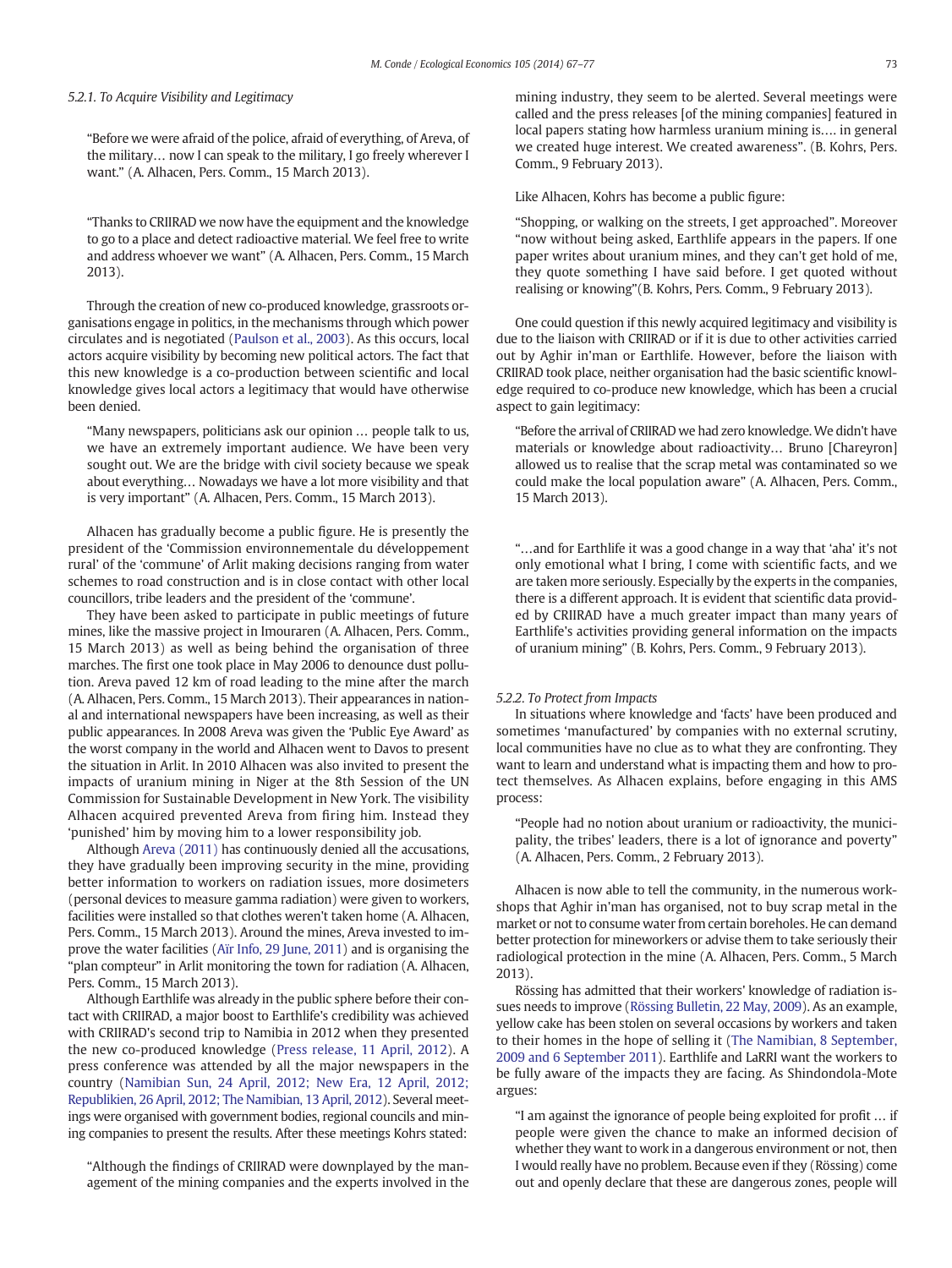<span id="page-7-0"></span>still work, because they need their jobs, as long as people know they are not going to die today, [and] because they don't have any other option, they will still work for the mines, but at least they have made an informed decision" (H. Shindondola-Mote in [Conde \(2014\)](#page-9-0) — 'Namibia's Uranium Rush' Documentary)

#### 5.2.3. To Refute Manufactured Uncertainty and Other Information Produced by the Mining Companies

Areva in Niger and Rössing in Namibia have been producing information and magnifying uncertainty, always denying radiation related occupational health problems (see [Section 5\)](#page-3-0). The sampling and measurements carried out during and after CRIIRAD's visit allowed for the creation of new data, new knowledge, that directly challenged the knowledge that had been created by the mining companies. As an example, according to Areva's report (2010) "the results of these [water] analyses are compared to the World Health Organization (WHO) recommended limits and show that Nigerien and international drinkability norms are being met". However the measurements taken by CRIIRAD and Aghir in'man show that water is polluted above WHO limits ([Chareyron, 2008; Press release, 18 December, 2003\)](#page-9-0). Areva denied these accusations but closed two of the water boreholes that are mostly affected.

When accused of high death rates due to respiratory infection – the town of Arlit (16.19%) has twice the national average (8.54%) [\(Chareyron, 2008; Greenpeace, 2010\)](#page-9-0) – Areva's response is to say that these "allergic disorders" are "caused by the aggressive impacts of sand on the eyes and lungs, and not by mining activity" [\(Areva, 2011\)](#page-9-0). In the same report [Areva \(2011\)](#page-9-0) states that "the environmental radiological monitoring network does not indicate massive dispersal of radioactive dust and confirms the absence of contamination within the towns". However, a field trip carried out by Aghir in'man and CRIIRAD collaborators denounced that the radiation in front of the Cominak hospital reached values 100 times higher than normal ([CRIIRAD, 2007;](#page-9-0) [Press release, 15 May, 2007](#page-9-0)). On the impacts of radon gas, the annual average for all sites is provided by Areva making it impossible to identify radiation hotspots ([Areva, 2011](#page-9-0)). However, as pointed by Aghir in'man collaborators the level of gamma radiation 1 m above ground near the barbed wire of one of the ventilation mouths was 16 times higher than normal ([CRIIRAD, 2008\)](#page-9-0).

In Namibia, the abnormally high radiation measurements found in the Khan River downstream from Rössing were claimed to be natural by Rössing management (Rössing manager and G. Ellis, Pers. Comm., July, 2009). After the measurements carried out in their 2012 trip, CRIIRAD and Earthlife have been able to contradict this manufactured uncertainty: "The highest impact [on the Khan River] concerns the uranium concentration that increased by a factor of 2155, from 0.2 μg/l upstream to 431 μg/l downstream. The WHO recommendation for uranium concentration limit in drinkable water is now 30 μg/l" [\(Chareyron, 2014\)](#page-9-0).

As Bertchen Kohrs states:

"Before we always said 'it could be that…, there is a danger…, it has happened in other countries'. But now [after CRIIRAD's results] we had facts and that was really worrying for the mines, and for the journalist was good food… If it means we are taken seriously, the more we can prove that we can understand what is going on, it's better" (B. Kohrs, Pers. Comm.,9 February 2013).

#### 6. Avoiding co-Optation

Alliances of different actors can imply compromise and power struggles between partners leading to the co-optation of weaker actors and resulting in some powerful groups "speaking on behalf of others" [\(Forsyth, 2002\)](#page-10-0). Co-optation is a process whereby a stronger group subsumes or assimilates a smaller or weaker group generally changing its original discourse or demands. This is a major risk in scientists–activists coalitions. Co-optation can take many forms and it can be an unintended consequence of these alliances. Local knowledge and discourses can get co-opted or disregarded by scientists with different research agendas [\(Cooke and Kothari, 2001; McCormick, 2009; McGrath et al., 2009;](#page-9-0) [Michaels and Monforton, 2005\)](#page-9-0), by bigger NGOs [\(Bob, 2005\)](#page-9-0) or by corporate and the state 'sustainability' discourses ([Bridge and McManus, 2000;](#page-9-0) [Utting, 2005\)](#page-9-0).

The AMS case studies described in this article have avoided (so far) co-optation. An analysis of the case studies from this perspective has surfaced three clues into how grassroots organisations can avoid cooptation in scientist–activist alliances: i) the scientific experts as well as the activists are independent both financially and institutionally, ii) the new co-produced technical knowledge does not become their only activist tool, claim or discourse and iii) grassroots actors avoid using technical language. I do not argue that AMS always avoids cooptation, but I point to factors that can help to prevent it.

- i) Scientists can be hired by companies to carry out studies to challenge attacks on the industry, resulting in a conflict of interests [\(Michaels and Monforton, 2005\)](#page-10-0). In an AMS process the scientific experts that assist the local organisations (CRIIRAD in our case studies) have no links to any industry, research center or institution. This allows them to engage in the co-production of knowledge only with the agenda and objectives of their own organisation. Moreover, as pointed by Cooke (in [Hickey and](#page-10-0) [Mohan, 2004\)](#page-10-0), it is important that the consultants work at local rates or for free. In the case of CRIIRAD funding is coming from French citizens, allowing them to oppose strong corporations such as Areva. In the case of AMS activists, as observed before, they generally work on a voluntary basis allowing them to have certain independence.
- ii) Co-optation can occur in different forms, there can be a cooptation of the discourse (their argumentation), the activities carried out, the language used, the objectives set, etc. As [Bob \(2005\)](#page-9-0) points in his analysis of Nigeria's Ogoni movement, their original demands for political autonomy were transformed to environmental and human rights issues because of their interest in creating global alliances with large NGOs. Also [Bridge and McManus](#page-9-0) [\(2000\)](#page-9-0) point to how activists fighting gold mining in the US had their sustainability and 'appropriate technology' discourse co-opted by the industry. In the case studies analysed the new co-produced knowledge has not become their only discourse coopting their argumentations, neither has it become the focus of their activities or only objective.

On top of radiological issues, Earthlife also raises concerns about the potential loss of tourism or the fact that mining investment is driven to their countries because of weak environmental legislation and lower taxes (Kohrs public presentation, 3 October 2009). Moreover, the study recently published on the health impacts on workers is exclusively based on local knowledge of workers and ex-workers of Rössing ([Kohrs and Kapuka, 2014](#page-10-0)).

Aghir in'man in coordination with other organisations places many other demands that are not related to radiological contamination; company pay increases, government decentralization ([Aïr Info, 6 December, 2011\)](#page-9-0), payment and distribution of mining taxes and plundering of mineral resources [\(Aïr](#page-9-0) [Info, 25 January, 2013; CSC, 10 October, 2011\)](#page-9-0), demands for the electrification of the town of Arlit ([Press release, 24 March,](#page-10-0) [2013\)](#page-10-0), growing insecurity in the region, the improvement of the route between Arlit and Agadez, the capital of the region [\(Aïr](#page-9-0) [Info, 3 February, 2011; Aïr Info, 6 December, 2011; GOSCRAZ,](#page-9-0) [2013\)](#page-9-0) or the lack of respect to labour regulations or social security in the new Chinese mines of Azelic [\(Aïr Info, 25 January,](#page-9-0) [2013; GOSCRAZ, 2013\)](#page-9-0).

iii) The use of scientific language can be an important aspect of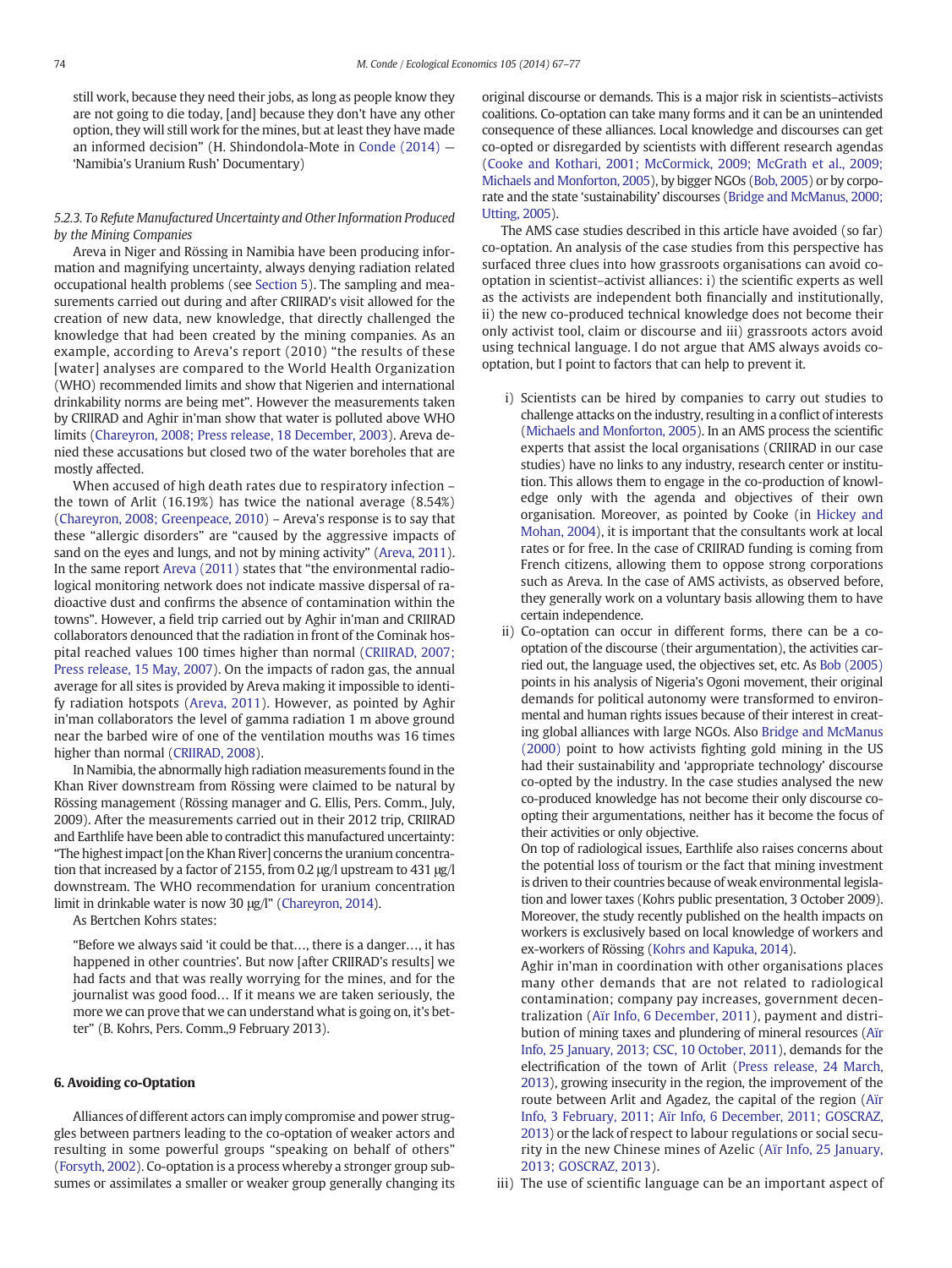<span id="page-8-0"></span>the co-optation process. Local activists can get carried away by the dominant-techno-scientific language; not being able to refute the industry's knowledge using technical language ([Cooke and Kothari, 2001; Yearley, 1992](#page-9-0)). This can happen for example when grassroots organisations try to challenge the EIA produced by a company. However, it has also been argued that technical language can become a useful tool for activists, as with the AIDS case ([Epstein, 1996; Forsyth, 2002](#page-9-0)), or when combating Monsanto's GMO seeds [\(Lepage, 2012;](#page-10-0) [Saunders and Ho, 2012\)](#page-10-0). AMS activists don't contest the tools or language of science, neither do they change or adapt scientific language to their needs. They do challenge the use and control of science, and in doing so, they need to learn the language for two main reasons; on one hand they want to carry out their own measurements and on the other, they need to be able to defend this new co-produced knowledge.

The local organisations in the case studies have however avoided their whole discourse becoming too scientific; they adapt their presentations to their audiences. Thanks to the continuous collaboration with the expert organisation, they don't need to understand every scientific detail because they can contact them if something they don't understand comes up. They want to learn enough to understand the impact. As Kohrs and Alhacen explain:

"I did not go into understanding the chemical impact too well, it's very complicated, but the radiation part I think I understand". For instance, presently "to produce the final report we need Rössing data to compare [our results]. Then Bruno [Chareyron] can say if the radiation is manmade or original (natural)" (B. Kohrs, Pers. Comm., 9 February 2013; 9 August 2013).

"We feel independent from CRIIRAD. Although we still need them, they are not indispensable but they are very necessary" (A. Alhacen, Pers. Comm., 15 March 2013).

#### 7. AMS and Participatory Processes

AMS can be viewed as part of an existing body of scholarship on participatory processes like Community Based Participatory Research (CBPR) where community organisations are given a central role in the research ([Minkler and Wallerstein, 2003](#page-10-0)). A main difference however is that with AMS experts co-produce science with lay people who engage in technical issues and are not limited to a political role. Moreover, with Activism Mobilising Science (AMS) the expert assists the activist not with the objective of carrying out research; hence AMS does not have the word 'research' in it. Moreover, although co-optation can be avoided in CBPR ([Cohen et al., 2012; Minkler et al., 2010\)](#page-9-0), with AMS as with Street Science, these inequalities or structural preconditions are generally sidestepped because the process is driven by the local organisations themselves. The divide between the scientific and the local actors that could end in co-optation is in fact acknowledged and valued in AMS. There is no need to define or reach an agreement on the type of research as in each case the experts are contacted by the organisations themselves because of their specific technical expertise, be it on dioxins, water quality or radiation. In Niger experts were contacted by the local organisation and in Namibia through an EU funded project, but with the same objective in mind — to learn about radiological impacts of uranium mining.

Models very close to AMS are Street Science and 'counter-expertise'. With Street Science communities use local knowledge to challenge the conventional use of science ([Corburn, 2005\)](#page-9-0). Two important traits make AMS differ from Street Science; i) although local knowledge is important with both processes, in AMS it is the co-production with scientific knowledge – not the questioning of science – that is crucial. ii) Street Science is rooted in urban and western contexts. It seeks to transform professional views about what is happening in the communities with the aim of changing policy. Conversely AMS processes occur generally, though not always, in developing countries and rural contexts. The objective with AMS is to gain knowledge and visibility in order to challenge the knowledge produced or manufactured by the companies. Policy-making is not excluded but is not as crucial as with Street Science because the structures and institutions that would allow community engagement in policymaking are not yet in place and have not been developed as a consequence of AMS. The counter-expertise model ([Topçu, 2008\)](#page-10-0) tolerates a blurry frontier in the activist–scientist nexus, with activists becoming themselves scientists and vice-versa. Like Street Science, the counter-expertise model is also situated in the industrial North; the activists can have scientific skills that they have been able to acquire through high education. CRIIRAD itself comes from a counter-expertise model ([Topçu, 2008\)](#page-10-0). However, with AMS the roles are very clearly defined and don't change; the local organisation doesn't have scientific capacity having to mobilise external capacity.

From an ecological economics perspective, Street Science, the counter-expertise model or AMS can be seen as the first stage of a Post Normal Science process, where local stakeholders that previously had no say in the issues at stake are given visibility and legitimacy to start engaging in an extended peer review process. Key to these processes is the co-production of scientific and local knowledge that is becoming an activist tool in order to challenge the dominant discourse.

#### 8. Conclusions

The world's growing social metabolism has been pushing the extraction frontier to feed its energy and material consumption in areas sometimes very far from where it is consumed. This extraction has been causing numerous socio-environmental conflicts as communities react to the impacts suffered. The uneven distribution of impacts and risk is a consequence of the unequal power relations. This article has investigated a particular form of confrontation to the expansion of the frontier of extraction and the impacts it causes, it describes a process that contributes to a shift in power relations, thus alleviating the risks and impacts associated.

My task was both empirical and theoretical; empirical in terms of analysing and characterising this particular process, looking at its main characteristics and the reasons why activists engage in this particular way. Theoretical, in terms of understanding this process as part of the knowledge-power interaction whereby the co-production of local and scientific knowledge can challenge unequal power structures.

What is the main contribution of this research? First, the article has drawn attention to the opacity of the nuclear industry and their manufacture of uncertainty. Mechanisms like the ALARA principle – widely used in the industry – that relies on economic aspects of "how much a person is worth the investment in security" ([Hecht, 2012](#page-10-0)), or the lack of statistical certainty to correlate radiation exposure with single case diseases, give the nuclear industry a huge leeway. Key issues such as setting radiation limits, deciding which radiation security measures are obligatory or accepting radiation related occupational health diseases, should not be exclusively decided by experts. Instead, an extended peer community that includes also those actors who are bearing the costs and the impacts of radiation should engage in a Post Normal Science process. Through AMS these actors are gaining visibility and legitimacy and can now engage in wider circles of power contestation.

Second, the paper contributes to two different theoretical frameworks; STS and political ecology. On one hand I have extended the coproduction framework of STS shifting attention to the specificities of the co-production of knowledge itself, how local and scientific knowledge can be combined, the results it can produce, and how it can be mobilised in a socio-environmental conflict. The term co-production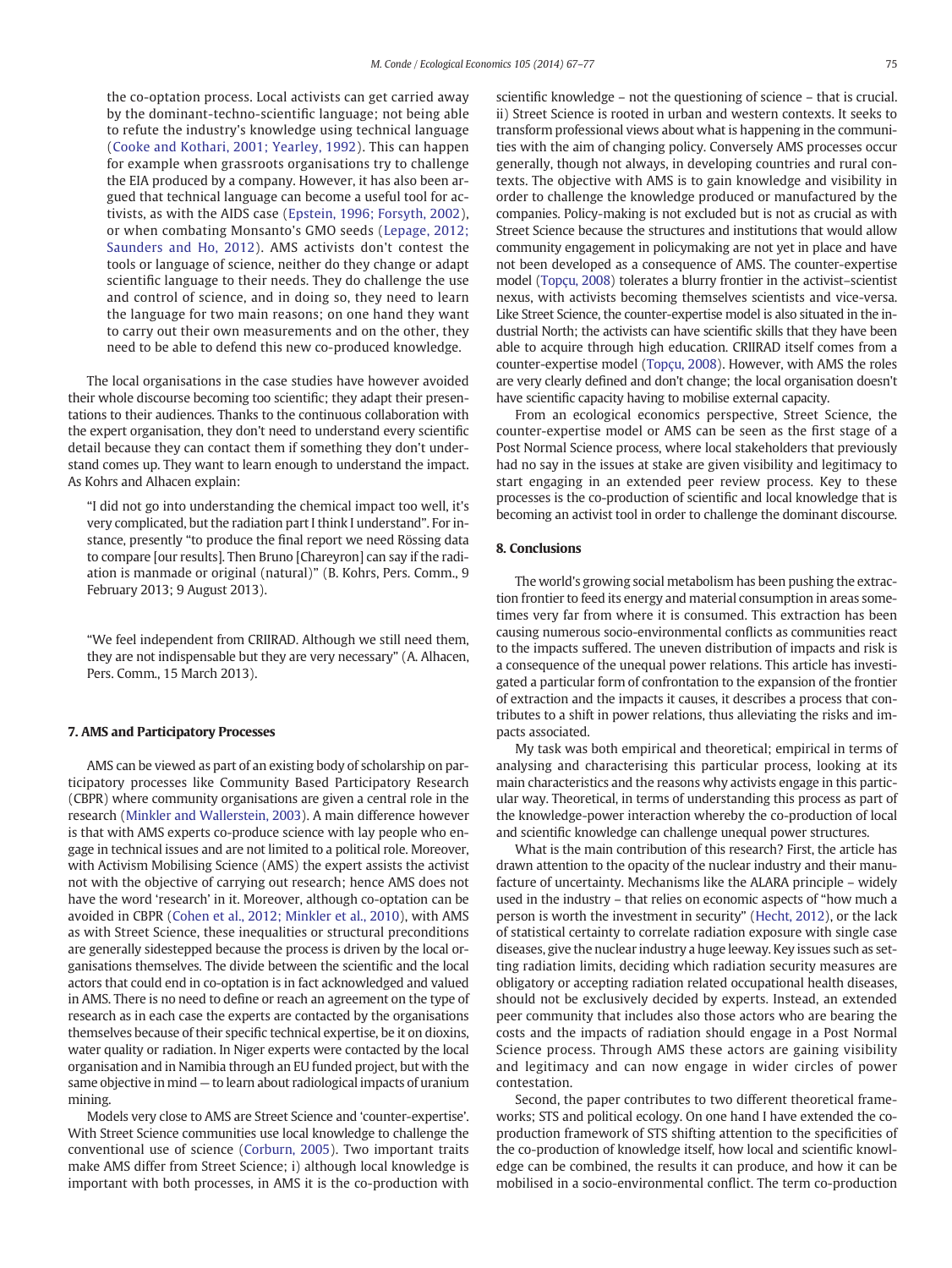<span id="page-9-0"></span>allows going beyond the deficit and complementary models used in several participatory processes permitting an open engagement between science and the communities' local knowledge. This framework is valuable because it entails the acknowledgement that all knowledges (including scientific knowledge) are in part socially constructed and can therefore be challenged by other co-produced knowledge. Political ecology has helped me to point to the power and knowledge unequal structures embedded in socio-environmental conflicts that AMS is trying to challenge. It highlights the importance of local knowledge and the "promising idea" (Bryant, 1998) of combining it with scientific knowledge that AMS is doing using a co- production framework.

This article examines what I have termed Activism Mobilising Science (AMS), a process where power is contested by local organisations immersed in socio-environmental conflicts. Grassroots organisations liaise with scientific experts to learn from them the tools and scientific language they need to protect themselves from the impacts of radioactivity (in my case studies). They also want to gain visibility and legitimacy to be able to refute the produced information and manufactured uncertainty of these companies. These processes are locally driven, based on voluntary work by activists who have built related capacities, and engage in a co-production framework with the expert.

The legitimacy acquired by the grassroots organisations has allowed them to challenge the companies and government behind environmental health burdens. These organisations not only co-produce new knowledge but they also transfer it to the local population, thus becoming agents for environmental justice. This in turn has pushed companies (in our case studies uranium mining companies) to change and improve their practices. Even more relevant, is that companies (as well as the state or other elites) have to be more open about the impacts they cause if they are being more skilfully scrutinised, opening a dialogue between local grassroots organisations, the state and the companies about topics that were previously ignored or hidden.

Furthermore, I claim that what has happened in the cases presented can also happen in other places. A case in hand is the work of Bob Moran, a consultant who used to work for mining companies carrying out EIAs. Although it is difficult to ascertain the power balance of these liaisons, he is now being hired by grassroots organisations to critically examine the EIAs produced by the mines. His expertise is sought not only for his technical knowledge but also for the authority and publicity that his work draws upon the cases he reviews ([FPIF, 2012; Moran,](#page-10-0) [2013\)](#page-10-0).

What I offer is a set of generalizable analytical entry points to study activist-scientific relations in the context of socio-environmental conflicts. In this sense, the theoretical framework I offer is more of a heuristic and less of a formal theory and can inform case-study research elsewhere. It could then become theorised as a type of activism as part of social movement theory, participatory or PNS processes.

#### Acknowledgements

Special gratitude goes to the three AMS activists that inspired this article. I thank Bertchen Kohrs, Almoustapha Alhacen and Bruno Chareyron for their patience in responding to all my questions and requests. I also want to thank Giorgos Kallis, Joan Martinez Alier, Isabelle Anguelovski, Cameron Harvey, Diego Andreucci, Viviana Asara, Rita Calvario, Giacomo D'Alisa, Ethemcan Turhan, Irina Velicu and two anonymous reviewers for providing constructive feedback on previous drafts of the manuscript. The research for this article has been funded by the Spanish Ministry project CSO2010 21979 and the FP7-EU 266642 funded project [EJOLT](http://www.ejolt.org).

#### References

AFP, 2013. [French Nuclear Firm Tightens Safety at Niger Mine \(17 January\)](http://refhub.elsevier.com/S0921-8009(14)00163-3/rf0010).

Agrawal, A., 1995. Indigenous and scientifi[c knowledge: some critical comments. Dev.](http://refhub.elsevier.com/S0921-8009(14)00163-3/rf0020) [Chang. 26, 413](http://refhub.elsevier.com/S0921-8009(14)00163-3/rf0020)–439.

- Agrawal, A., Chhatre, A., Hardin, R., 2008. [Changing governance of the world's forests.](http://refhub.elsevier.com/S0921-8009(14)00163-3/rf0025) [Science 320, 1460](http://refhub.elsevier.com/S0921-8009(14)00163-3/rf0025)–1462.
- Aïr Info, 2011a. [Disastrous State of the Arlit Road: President of Aghirman Call the Minister](http://refhub.elsevier.com/S0921-8009(14)00163-3/rf0030) [of Equipment \(3 February\)](http://refhub.elsevier.com/S0921-8009(14)00163-3/rf0030).
- Aïr Info, 2011b. [Areva Investing Nearly One Hundred Million FCFA Stop the in Arlit](http://refhub.elsevier.com/S0921-8009(14)00163-3/rf0035) [\(29 June\).](http://refhub.elsevier.com/S0921-8009(14)00163-3/rf0035)
- Aïr Info, 2011c. [Press Declaration of Agadez Nationals \(6 December\)](http://refhub.elsevier.com/S0921-8009(14)00163-3/rf0040).

Aïr Info, 2013. Mines Operating in Niger: The "Ras-de-bol" [of Agadez Region \(25 January\)](http://refhub.elsevier.com/S0921-8009(14)00163-3/rf0045). Areva, 2009. [AREVA in Niger](http://refhub.elsevier.com/S0921-8009(14)00163-3/rf0050).

Areva, 2005. L'[IRSN remet a Areva a les conclusions de l'audit environnemental des mines](http://refhub.elsevier.com/S0921-8009(14)00163-3/rf9050) [de Cominak et Somaïr, Communication 15 April.](http://refhub.elsevier.com/S0921-8009(14)00163-3/rf9050)

Areva, 2011. [Areva and Niger: A Sustainable Partnership.](http://refhub.elsevier.com/S0921-8009(14)00163-3/rf0055)

- Bäckstrand, K., 2003. [Civic science for sustainability: reframing the role of experts, policy](http://refhub.elsevier.com/S0921-8009(14)00163-3/rf0060)[makers and citizens in environmental governance. Glob. Environ. Polit. 3, 24](http://refhub.elsevier.com/S0921-8009(14)00163-3/rf0060)–41.
- Barnes, B., 1977. [Interests and the Growth of Knowledge. Routledge, London.](http://refhub.elsevier.com/S0921-8009(14)00163-3/rf0065) Barr, J., Birke, L.I., 1998. [Common Science?: Women, Science, and Knowledge. University](http://refhub.elsevier.com/S0921-8009(14)00163-3/rf0070)
- [Press, Indiana.](http://refhub.elsevier.com/S0921-8009(14)00163-3/rf0070) Bebbington, A., 1996. [Movements, modernizations, and markets. In: Peet, R., Watts, M.](http://refhub.elsevier.com/S0921-8009(14)00163-3/rf0080)
- [\(Eds.\), Liberation Ecologies: Environment, Development, Social Movements.](http://refhub.elsevier.com/S0921-8009(14)00163-3/rf0080) [Routledge, London, pp. 86](http://refhub.elsevier.com/S0921-8009(14)00163-3/rf0080)–109.
- Bebbington, A., Bebbington, D.H., Bury, J., 2010. [Federating and defending: water, territory](http://refhub.elsevier.com/S0921-8009(14)00163-3/rf0085) [and extraction in the Andes. Out of the Mainstream: Water Rights, Politics and](http://refhub.elsevier.com/S0921-8009(14)00163-3/rf0085) [Identity pp. 307](http://refhub.elsevier.com/S0921-8009(14)00163-3/rf0085)–327.
- Bob, C., 2005. [The Marketing of Rebellion: Insurgents, Media, and International Activism.](http://refhub.elsevier.com/S0921-8009(14)00163-3/rf0090) [University Press, Cambridge](http://refhub.elsevier.com/S0921-8009(14)00163-3/rf0090).
- Brenner, D.J., Doll, R., Goodhead, D.T., Hall, E.J., Land, C.E., Little, J.B., Lubin, J.H., et al., 2003. [Cancer risks attributable to low doses of ionizing radiation: assessing what we really](http://refhub.elsevier.com/S0921-8009(14)00163-3/rf0095) [know. Proc. Natl. Acad. Sci. U.S.A. \(PNAS\) 100, 13761](http://refhub.elsevier.com/S0921-8009(14)00163-3/rf0095)–13766.
- Bridge, G., McManus, P., 2000. [Sticks and stones: environmental narratives and discursive](http://refhub.elsevier.com/S0921-8009(14)00163-3/rf0100) [regulation in the forestry and mining sectors. Antipode 32, 10](http://refhub.elsevier.com/S0921-8009(14)00163-3/rf0100)–47.
- Brown, R.H., 1998. [Toward a Democratic Science: Scienti](http://refhub.elsevier.com/S0921-8009(14)00163-3/rf8060)fic Narration and Civic Commu[nication. University Press, Yale.](http://refhub.elsevier.com/S0921-8009(14)00163-3/rf8060)
- Bryant, R.L., 1996. [Romancing colonial forestry: the discourse of](http://refhub.elsevier.com/S0921-8009(14)00163-3/rf0115) 'forestry as progress' in [British Burma. Geogr. J. 162, 169](http://refhub.elsevier.com/S0921-8009(14)00163-3/rf0115)–178.
- Bryant, R.L., 1998. [Power, knowledge and political ecology in the third world: a review.](http://refhub.elsevier.com/S0921-8009(14)00163-3/rf0120) [Prog. Phys. Geogr. 22, 79](http://refhub.elsevier.com/S0921-8009(14)00163-3/rf0120)–94.
- Bryant, R.L., 2002. Non‐[governmental organizations and governmentality:](http://refhub.elsevier.com/S0921-8009(14)00163-3/rf0125) 'consuming' [biodiversity and indigenous people in the Philippines. Polit. Stud. 50, 268](http://refhub.elsevier.com/S0921-8009(14)00163-3/rf0125)–292.
- Bryant, R., Bailey, S., 1997. [Third World Political Ecology: An Introduction. Routledge,](http://refhub.elsevier.com/S0921-8009(14)00163-3/rf0130) **London**
- Bullard, R.D., 1990. [Dumping in Dixie: Race, Class and Environmental Quality. Westview,](http://refhub.elsevier.com/S0921-8009(14)00163-3/rf0135) **Boulder**
- Chambers, R., 1983. [Rural Development: Putting the Last First. Longman, London](http://refhub.elsevier.com/S0921-8009(14)00163-3/rf0140).
- Chambers, R., 1997. [Whose reality counts?: Putting the](http://refhub.elsevier.com/S0921-8009(14)00163-3/rf0145) first last. Intermediate Technology [Publications, London](http://refhub.elsevier.com/S0921-8009(14)00163-3/rf0145).
- Chareyron, B., 2003. Debriefi[ng in Arlit \(Níger\) from 3 to 11 December 2003. Note No. 03-40](http://refhub.elsevier.com/S0921-8009(14)00163-3/rf0150). Chareyron, B., 2008. [Radiological hazards from uranium mining. Proceedings of the V](http://refhub.elsevier.com/S0921-8009(14)00163-3/rf0155) [Conference Uranium, Mining and Hydrogeology, Freiberg](http://refhub.elsevier.com/S0921-8009(14)00163-3/rf0155).
- Chareyron, B., 2014. [Radiological Impact of Rio Tinto Rössing. CRIIRAD](http://refhub.elsevier.com/S0921-8009(14)00163-3/rf0160).
- Cohen, A., Lopez, A., Malloy, N., Morello-Frosch, R., 2012. [Our environment, our health. A](http://refhub.elsevier.com/S0921-8009(14)00163-3/rf0165) [community-based participatory environmental health survey in Richmond, Califor](http://refhub.elsevier.com/S0921-8009(14)00163-3/rf0165)[nia. Health Educ. Behav. 39, 198](http://refhub.elsevier.com/S0921-8009(14)00163-3/rf0165)–209.
- Cole, L.W., Foster, S.R., 2001. [From the Ground up: Environmental Racism and the Rise of](http://refhub.elsevier.com/S0921-8009(14)00163-3/rf0170) [the Environmental Justice Movement. NYU Press](http://refhub.elsevier.com/S0921-8009(14)00163-3/rf0170).
- Conde, M., 2014. 'Namibia's Uranium Rush' Documentary. [http://www.ejolt.org/section/](http://www.ejolt.org/section/resources/videos/) [resources/videos/](http://www.ejolt.org/section/resources/videos/).
- Conde, M., Kallis, G., 2012. [The global uranium rush and its Africa frontier. Effects,](http://refhub.elsevier.com/S0921-8009(14)00163-3/rf9005) [reactions and social movements in Namibia. Global Environmental Change 22,](http://refhub.elsevier.com/S0921-8009(14)00163-3/rf9005) 596–[610.](http://refhub.elsevier.com/S0921-8009(14)00163-3/rf9005)

Connor, T., 1997. [Burdens of Proof. Energy Research Foundation, Columbia.](http://refhub.elsevier.com/S0921-8009(14)00163-3/rf0180)

- Cooke, B., Kothari, U., 2001. [Participation: The New Tyranny? Zed Books, London.](http://refhub.elsevier.com/S0921-8009(14)00163-3/rf0185) Corburn, J., 2005. [Street Science. MIT Press, Cambridge](http://refhub.elsevier.com/S0921-8009(14)00163-3/rf0190).
- 
- CRIIRAD, 2005. [Impact of Uranium Mining by the Subsidiaries of COGEMA-AREVA in](http://refhub.elsevier.com/S0921-8009(14)00163-3/rf0205) [Niger: Results of the Analyses Conducted by the CRIIRAD Laboratory in 2004 and](http://refhub.elsevier.com/S0921-8009(14)00163-3/rf0205) [Early 2005](http://refhub.elsevier.com/S0921-8009(14)00163-3/rf0205).
- CRIIRAD, 2007. [Presence of radioactive material in the public domain at Arlit and Akokan](http://refhub.elsevier.com/S0921-8009(14)00163-3/rf0210) [\(Niger\), close to the mines of Somaïr and Cominak \(AREVA\). Note No. 07](http://refhub.elsevier.com/S0921-8009(14)00163-3/rf0210)–53.
- CRIIRAD, 2008. [AREVA: From Rhetoric to Reality: The Example of Uranium Mines in Niger](http://refhub.elsevier.com/S0921-8009(14)00163-3/rf0215). CRIIRAD, 2009. [Radiation contamination found in 2009 on the former uranium mining](http://refhub.elsevier.com/S0921-8009(14)00163-3/rf0220) site COMUF — [AREVA Mounana \(GABON\). Note CRIIRAD No. 09-118](http://refhub.elsevier.com/S0921-8009(14)00163-3/rf0220).
- CSC, 2011. [Declaration of the Civil Society of Arlit. Coordination des organisations de](http://refhub.elsevier.com/S0921-8009(14)00163-3/rf0225) [la société civile d'Arlit \(CSC\) Refs: No. 59/CSC/2011 and N/L No. 079/CSC/2011](http://refhub.elsevier.com/S0921-8009(14)00163-3/rf0225) [\(10 October\)](http://refhub.elsevier.com/S0921-8009(14)00163-3/rf0225).
- Dickson, D., 1984. "Science shops" fl[ourish in Europe. Science 223, 1158](http://refhub.elsevier.com/S0921-8009(14)00163-3/rf0230)–1160.
- EEA, 2001. [Late lessons from early warnings: the precautionary principle 1896](http://refhub.elsevier.com/S0921-8009(14)00163-3/rf0235)–2000. [Environmental issue report No 22/2001. European Environment Agency](http://refhub.elsevier.com/S0921-8009(14)00163-3/rf0235).
- Epstein, S., 1996. [Impure Science: AIDS, Activism, and the Politics of Knowledge.](http://refhub.elsevier.com/S0921-8009(14)00163-3/rf0240) [University of California Press, Berkeley](http://refhub.elsevier.com/S0921-8009(14)00163-3/rf0240).
- Escobar, A., 1995. [Encountering Development: The Making and Unmaking of the Third](http://refhub.elsevier.com/S0921-8009(14)00163-3/rf0245) [World. University Press, Princeton.](http://refhub.elsevier.com/S0921-8009(14)00163-3/rf0245)
- Fairhead, J., Leach, M., 1995. [False forest history, complicit social analysis: rethinking some](http://refhub.elsevier.com/S0921-8009(14)00163-3/rf0250) [West African environmental narratives. World Dev. 23, 1023](http://refhub.elsevier.com/S0921-8009(14)00163-3/rf0250)–1035.
- Fiorino, D.J., 1990. [Citizen participation and environmental risk: a survey of institutional](http://refhub.elsevier.com/S0921-8009(14)00163-3/rf0260) [mechanisms. Sci. Technol. Hum. Values 15, 226](http://refhub.elsevier.com/S0921-8009(14)00163-3/rf0260)–243.
- Flyvbjerg, B., 2006. [Five misunderstandings about case-study research. Qual. Inq. 12,](http://refhub.elsevier.com/S0921-8009(14)00163-3/rf0275) 219–[245.](http://refhub.elsevier.com/S0921-8009(14)00163-3/rf0275)